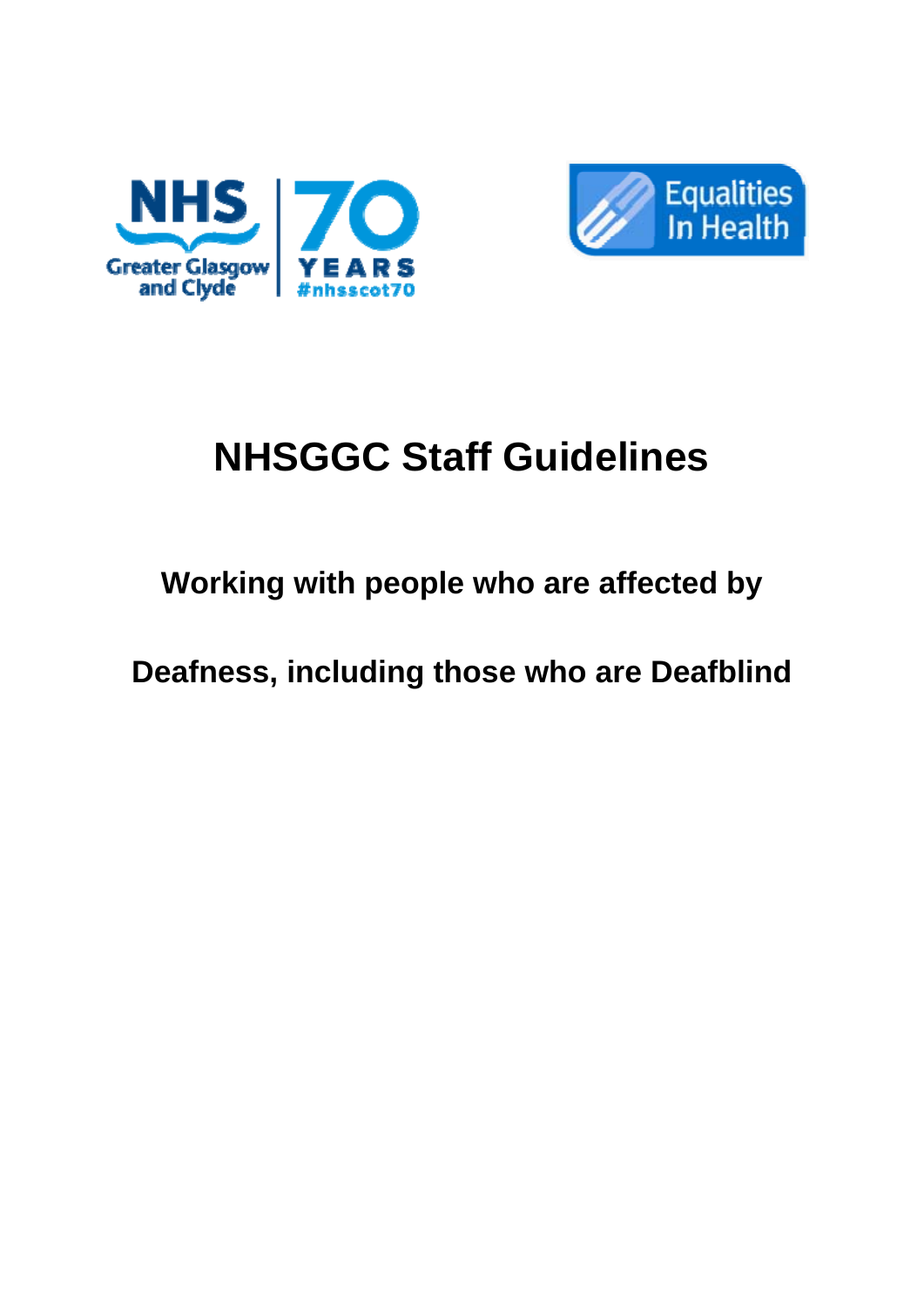

| Contents                                                                                                                    | Pgs       |
|-----------------------------------------------------------------------------------------------------------------------------|-----------|
| What do we mean by Deafness?                                                                                                | $3 - 4$   |
| What do we mean by Deafblindness?                                                                                           | 6         |
| <b>Legislative Context</b>                                                                                                  | $7 - 8$   |
| Barriers to Accessing Health Care for People affected by<br>Deafness                                                        | $8 - 10$  |
| <b>Role of NHSGGC Staff</b>                                                                                                 | $10 - 12$ |
| Appendix One - Summary of Guidelines for Practice                                                                           | 13        |
| Appendix Two – Deafness and Communication                                                                                   | $14 - 15$ |
| Appendix Three – Communication & people who are Deafblind 16-19                                                             |           |
| Appendix Four - Interpreting Services -<br>British Sign Language (BSL), Electronic Notetakers<br>& Speech to Text reporters | $20 - 21$ |
| Appendix Five - Working with Interpreters & Other<br>Language/Communication Professionals                                   | $22 - 23$ |
| Appendix Six - How to use Next Generation Text/<br>How to use a portable loop system                                        | $24 - 25$ |
| Appendix Seven - Useful Contacts                                                                                            | $26 - 28$ |
| References                                                                                                                  | 29-30     |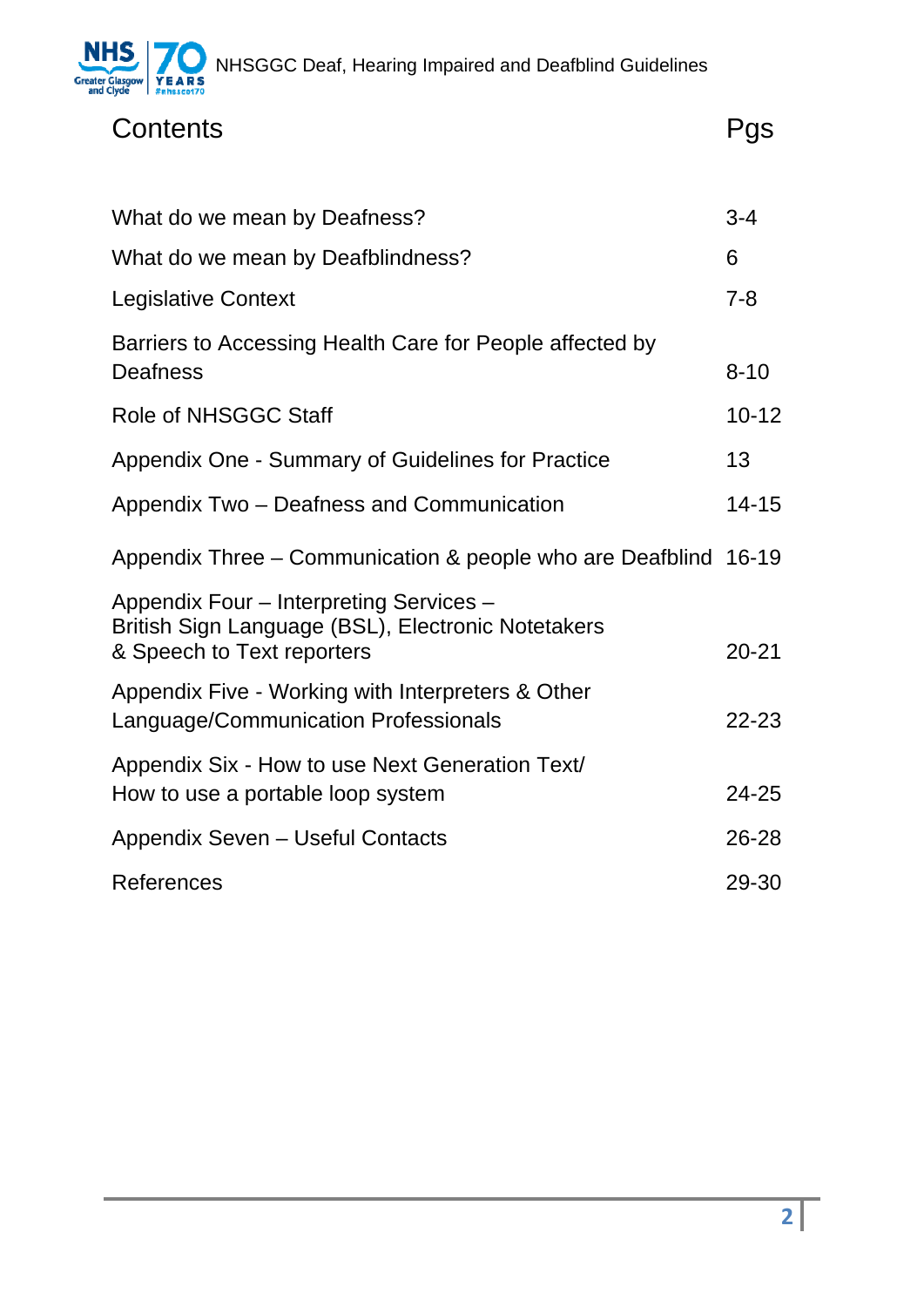

# What do we mean by Deafness?

deafScotland, formerly known as Scottish Council on Deafness, explain Deafness as existing across a spectrum of four key pillars;

- 1. Deaf / Deaf Sign Language Users
- 2. Deafened
- 3. Deafblind
- 4. Hard of Hearing.

The distinction between the four pillars is indicative of the different levels/types of hearing loss someone can experience and, consequently, the different barriers individuals may have to overcome in relation to language and communication (deafScotland 2019).

This document recognises that language can be a contentious issue. For example whilst the phrase "hard of hearing" is used within the four key pillars, many people would prefer the term "person with a hearing loss". If in doubt, check with the individual concerned which phrase should be used.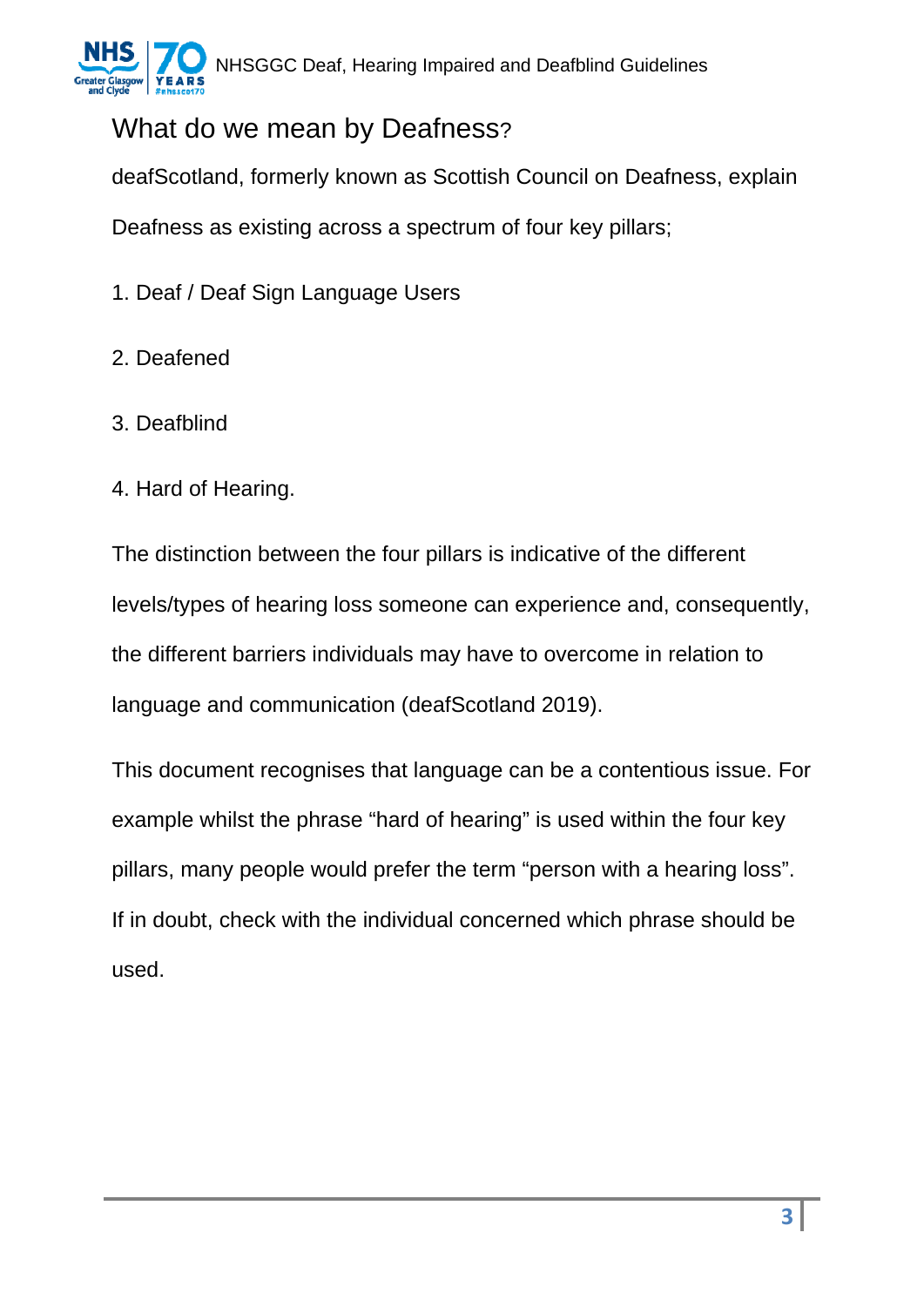

Scotland has 12,500 Deaf/Deaf Sign Language users, 355,000 Deafened people, 4000 Deafblind people and 600,000 people who are hard of hearing (deafScotland 2018 [SCOD website]).

These figures highlight the importance of ensuring NHSGGC continually addresses its commitment to improving communication and services for people who are affected by Deafness.

### (i) Deafness – two main types

Due to a range of genetic and environmental factors, some people experience a lack of sound signals reaching the brain. This result of this is Deafness his happens in two main ways;

- **Sensorineural** hearing loss is the result of damage to the hair cells inside the inner ear or damage to the hearing nerve (or both). It changes your ability to hear quiet sounds and reduces the quality of the sound that you hear. It is permanent.
- **Conductive** hearing loss happens when sounds cannot pass from your outer ear to your inner ear, perhaps due to a blockage such as ear wax. Sounds become quieter and sometimes sound muffled. This hearing loss can be temporary or permanent.

People can have a combination of the both sensorineural and conductive hearing loss (AOHL 2018 [2]).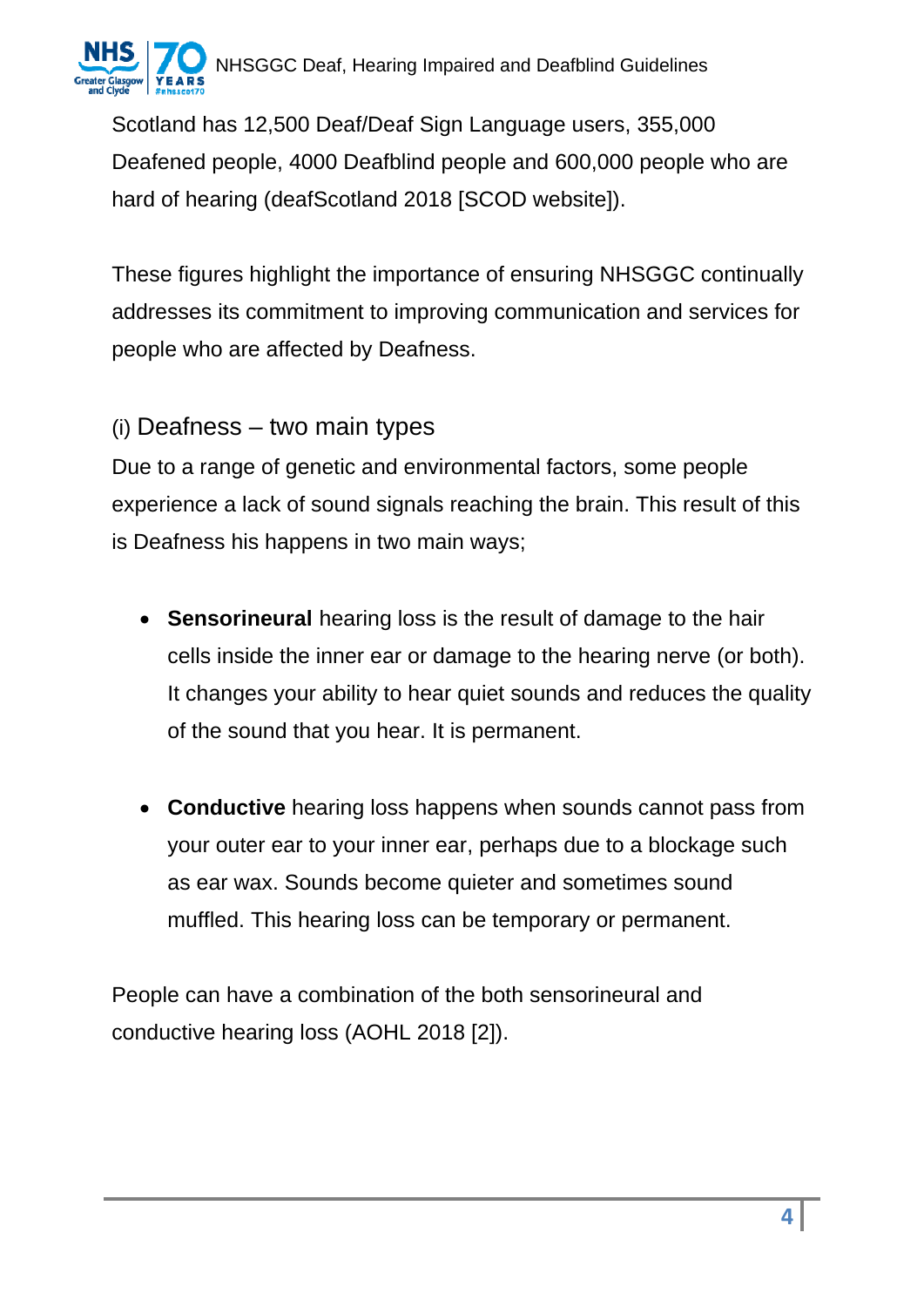

### Levels of Hearing Loss

Whatever the cause of a person's hearing loss (sensorineural,

conductive or a combination) the effects manifest themselves at different levels;



**Hearing Thresholds** 

(http://www.sciponline.co.uk/sitepix/page\_pix/hearing\_loss\_graph.gif)

#### **Mild hearing loss:**

With a mild hearing loss the quietest sound which can be heard is 25 - 39 decibels (dB). This can sometimes make following speech difficult, particularly in noisy situations.

#### **Moderate hearing loss:**

With a moderate hearing loss the quietest sound which can be heard is 40 - 69 dB. This can sometimes make it difficult to follow speech difficult without hearing aids.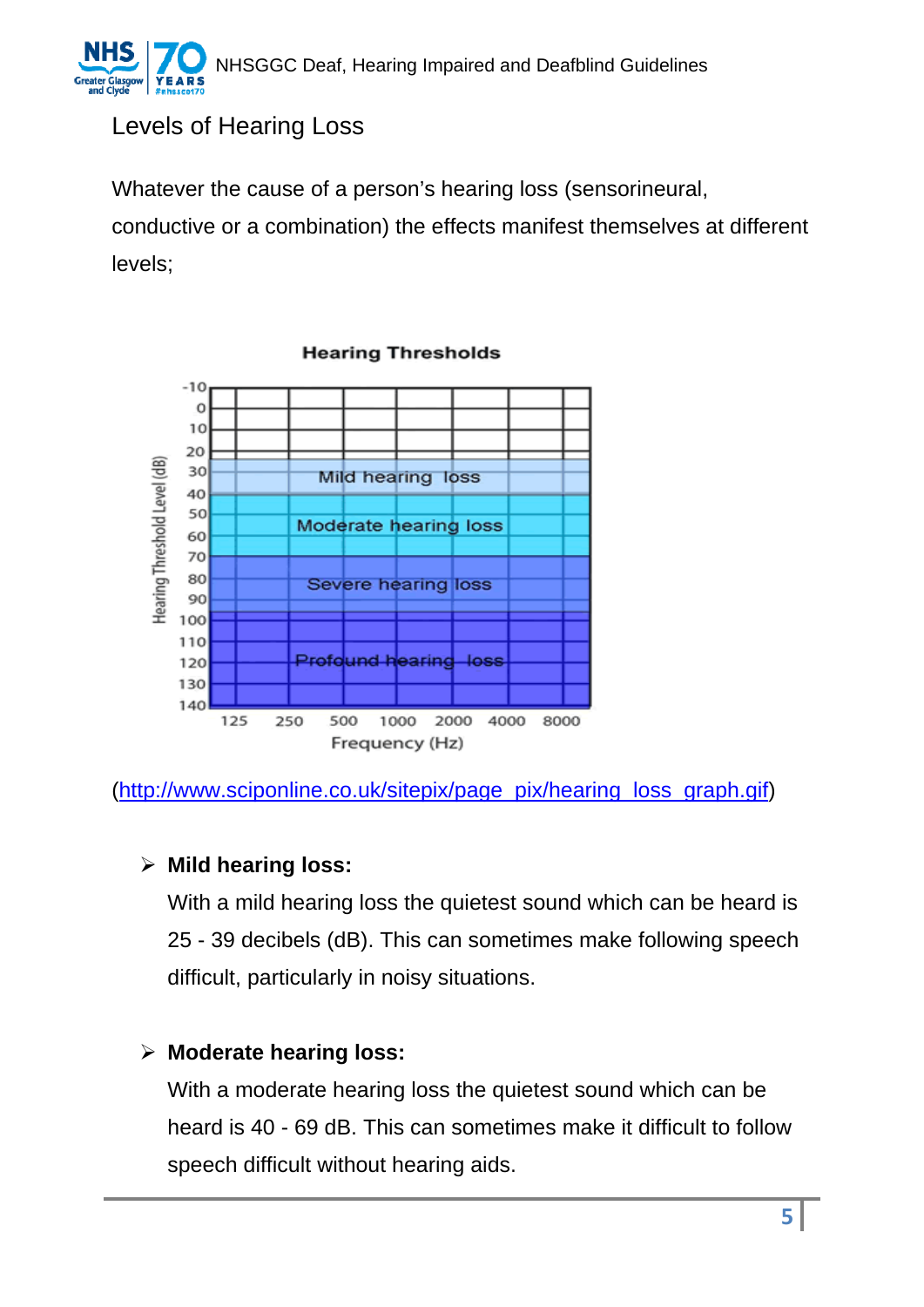#### **Severe hearing loss:**

With a severe hearing loss the quietest sound which can be heard is 70 - 94 dB. A person with this level of hearing loss will usually need to lipread or use sign language, even with hearing aids.

#### **Profound deafness:**

With a profound hearing loss the quietest sound which can be heard is 95 dB+. A person with this level of hearing loss will usually need to lipread or use sign language

(ii) What do we mean by Deafblindness?

There is no singly accepted definition of Deafblindness, however, a commonly used one is:

"Persons are regarded as Deafblind if they have a severe degree of combined visual and auditory impairment resulting in problems of communication, information and mobility" (Breaking Through Report 1988 cited in Deafblind Scotland 2018 [1]).

This does not always mean complete visual and/or auditory loss and, indeed, it should be recognised that there a range of people who could be described as 'Deafblind'.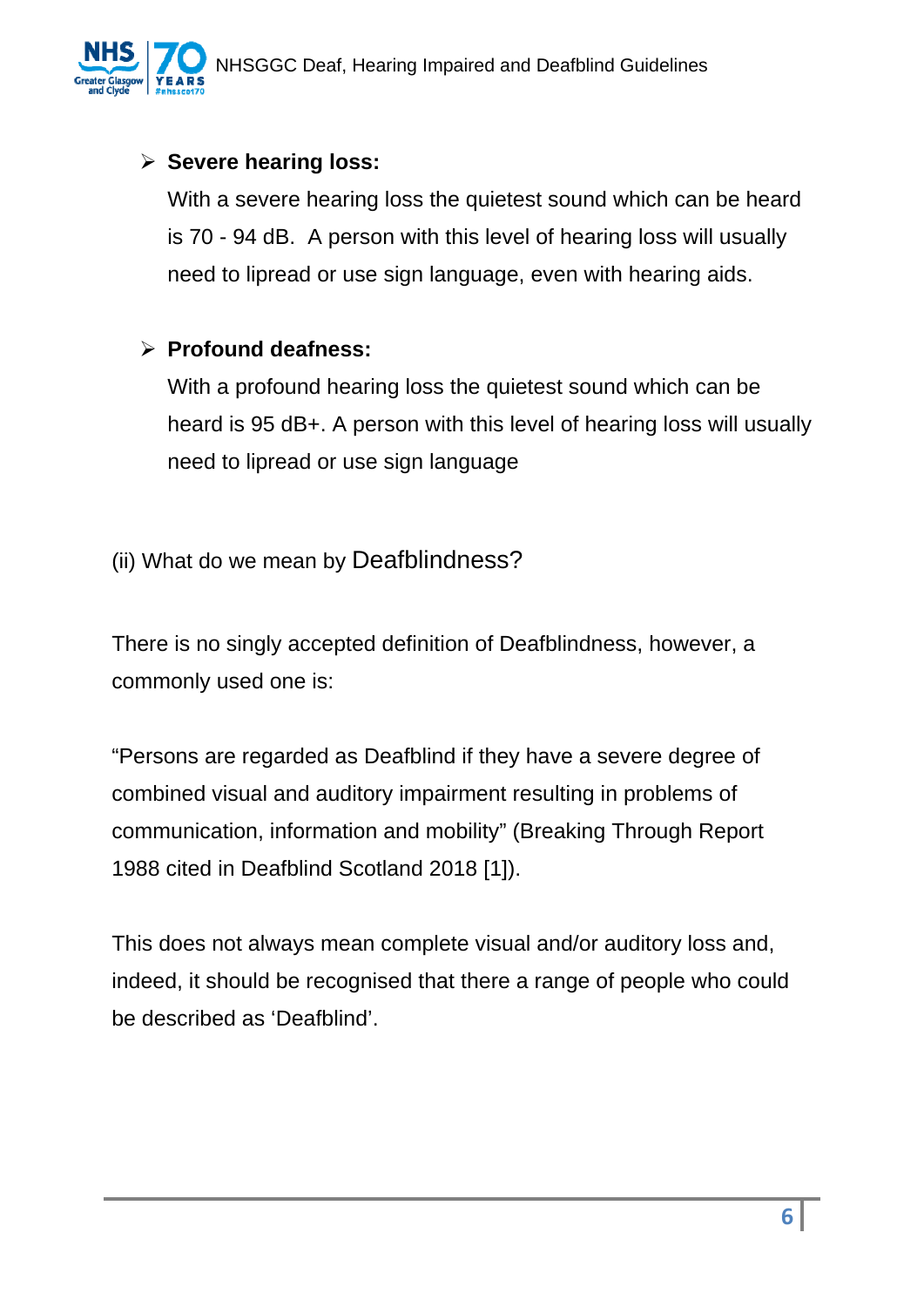# Legislative Context

Building on over forty years of separate pieces of equalities legislation, The Equality Act 2010 (NHSGGC/Equalities in Health 2018), serves to combine and improve upon the measures contained within that range of legislation. This covers a range of "protected characteristics"; namely, Age; Disability; Gender Reassignment; Marriage & Civil Partnership; Pregnancy & Maternity; Race; Religion & Belief; Sex; Sexual Orientation. The 2010 Act also has a Public Sector Equality Duty which requires public bodies to have;

"due regard to the need to eliminate discrimination, advance equality of opportunity and foster good relations between different people when carrying out their activities...The broad purpose of the equality duty is to integrate consideration of equality and good relations into the day-to-day business of public authorities." (Equalities & Human Rights Commission [EHRC] 2016).

The consideration of equality and good relations in NHSGGC's daily business is fully explained in the document "A Fairer NHS Greater Glasgow & Clyde" (NHSGGC 2018). It details the ways in which NHSGGC is fully committed to ensuring equalities issues are addressed regardless of race, disability, gender, sexual orientation, religion, age, Trans status, socio-economic status and/or social class.

The relevant legislation also makes provision for reasonable adjustments to be made which take account of what an individual requires in order to access any service in an equitable manner. For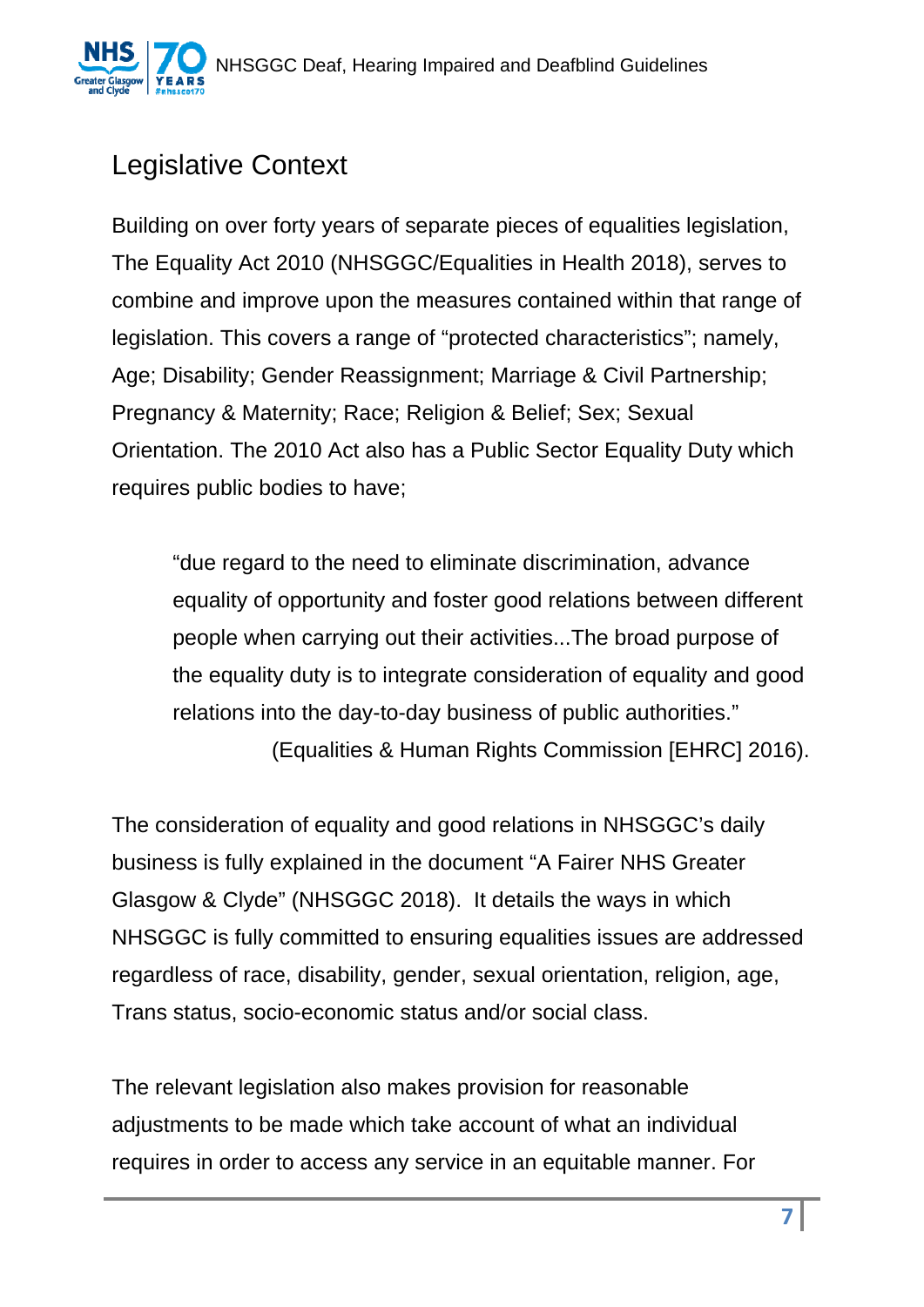

example, in relation to people who are Deaf, Deafblind or hearing impaired\*, NHSGGC must be proactive in providing accessible information (2018 [2], Spoken Language, British Sign Language and Communication Support **(**NHSGGC 2018 [3]) and in ensuring assistance dogs are welcomed into its departments and services where appropriate (NHSGGC 2018 [4]).

# Barriers to Accessing Health Care for People Affected by Deafness

Thousands of people with lived experience of Deafness struggle to make sure they are understood by healthcare professionals on a daily basis (NHSGGC, 2011). This is in sharp contrast to modern healthcare's great emphasis upon providing information to enable people to make healthy choices. The level of services Deaf people receive in both GP surgeries and hospitals often falls short of what they could reasonably expect. For example, in 2014, Sign Health – The Deaf Health Charity found that,

"When sign language users finally get to see their doctor, they're forced to communicate in ways that cause misunderstandings, confusion, missed diagnosis and poor treatment. 8 in 10 Deaf people want to use sign language, 3 in 10 are given the chance" (Sign Health 2014).

Recent research by AOHL [597 respondents from across each of Scotland's 14 regional NHS health board areas] confirms that this is often still the case, for example;

<sup>\*</sup> 'Impaired' is the terminology used within the legislation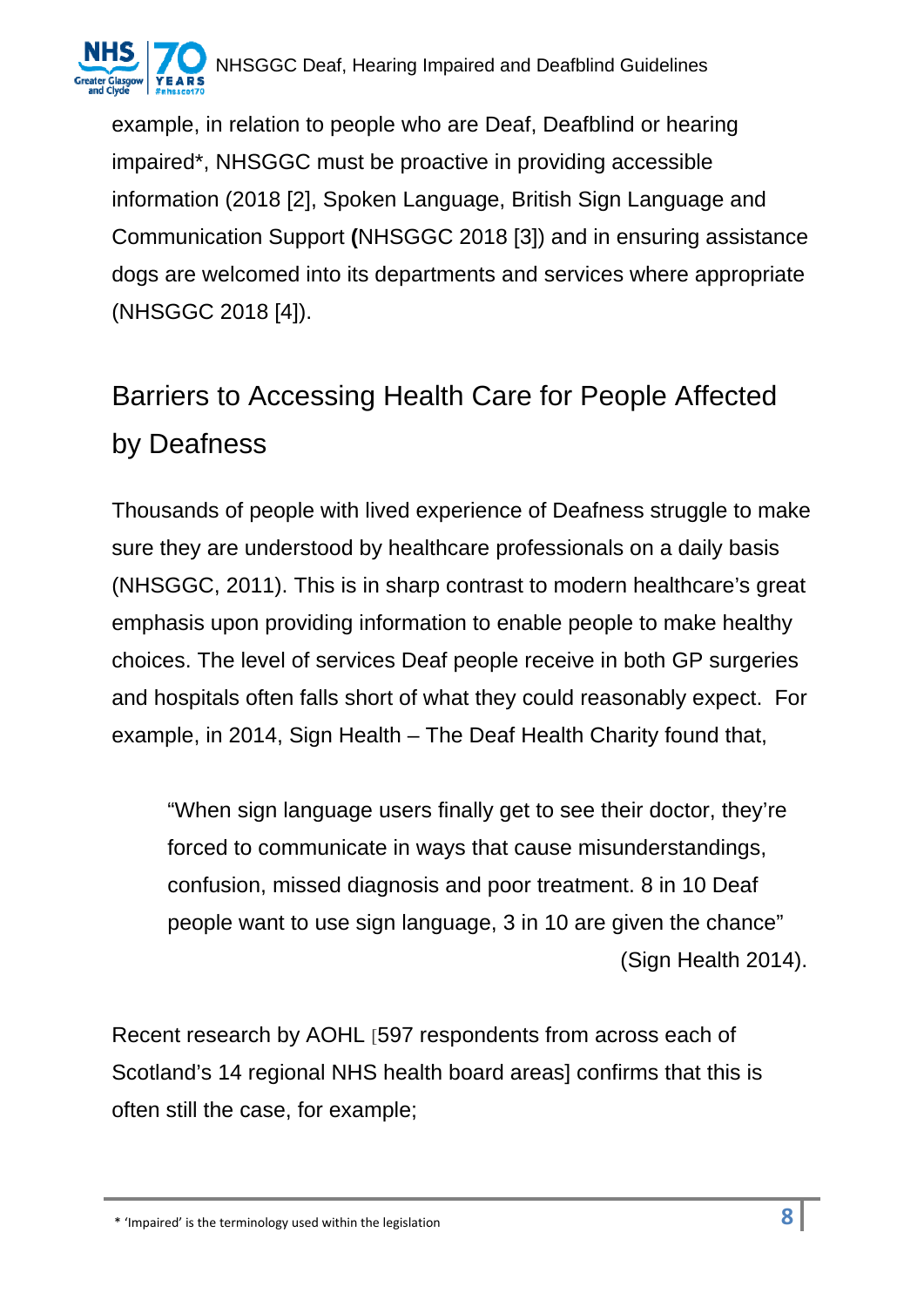- 3 in 5 respondents said they do not always get all the information needed at GP appointments
- Half of those who don't always get all the info needed at health appointments said it's because the doctors/nurses didn't check if they were understood
- Only one in five respondents said hearing loops are available at health service receptions

(AOHL [3] 2018).

NHSGGC Equalities & Human Rights Team has further highlighted difficulties with lack of consistency in information given to Deaf people in its Audiology Services Patient Survey Report (covering 8 NHSGGC audiology departments, 734 respondents from 800 questionnaires);

"Many people described a lack of information regarding aspects of NHSGGC Audiology services and a significant number also described a lack of information regarding other sources of help and advice that exist to support them with their hearing loss, although there was variation between departments "

(NHSGGC 2018).

Deafblind people also report difficulty accessing services. Such difficulties are often compounded by a lack of staff understanding with regards to the combination of both sight and hearing loss. It is, therefore, vital that both of these are taken into account in relation to access to buildings and services. Points which can aid access into and within buildings, for example, include good signage, lighting/colour contrasts, automatic doors, anti-glare glass and the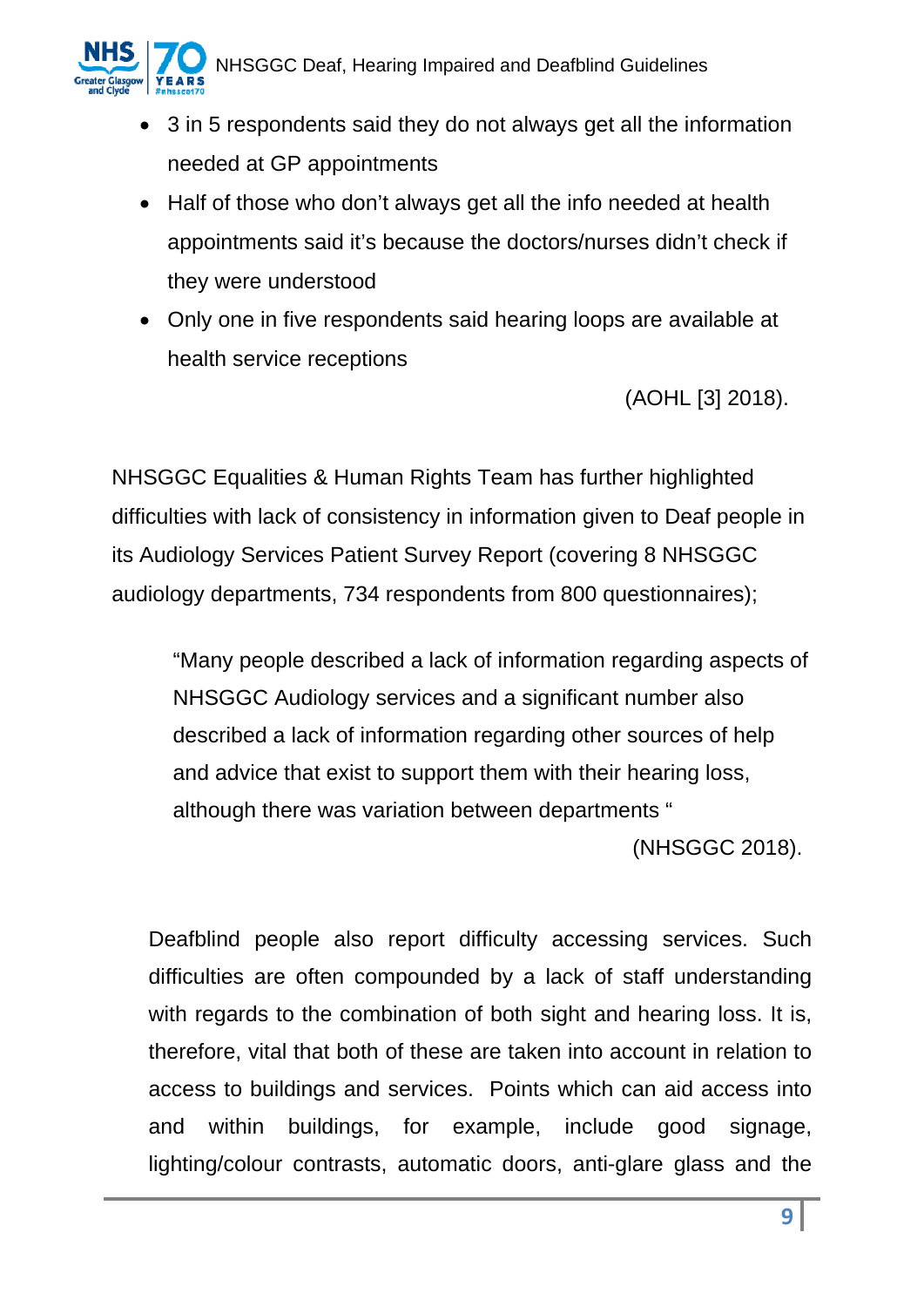

use of contrasting colours on floors and walls including stairs with handrails (NHSGGC 2011).

Appointment letters and other information should be available in the most appropriate format (See Clear to All - NHSGGC 2018 [2]).

# Role of NHSGGC Staff

All of the aforementioned information means that members of staff within NHSGGC require awareness of what good communication with people with sensory loss looks like in practice. This requires acknowledging the barriers which may be in the way of someone accessing services properly and the skills and knowledge to mitigate the effects of such barriers as well as a commitment to work towards their removal. Staff need to have;

- awareness of the range of sensory loss [described as impairment within equalities legislation] (contact NHSGGC Equalities & Human Rights Team; email - CITAdminTeam@ggc.scot.nhs.uk Tel - 0141 201 4560)
- awareness of different good communication techniques and how to access relevant language and communication supports (see appendix 4).
- patience and understanding with which to offer people clear explanation and reassurance in relation to their care.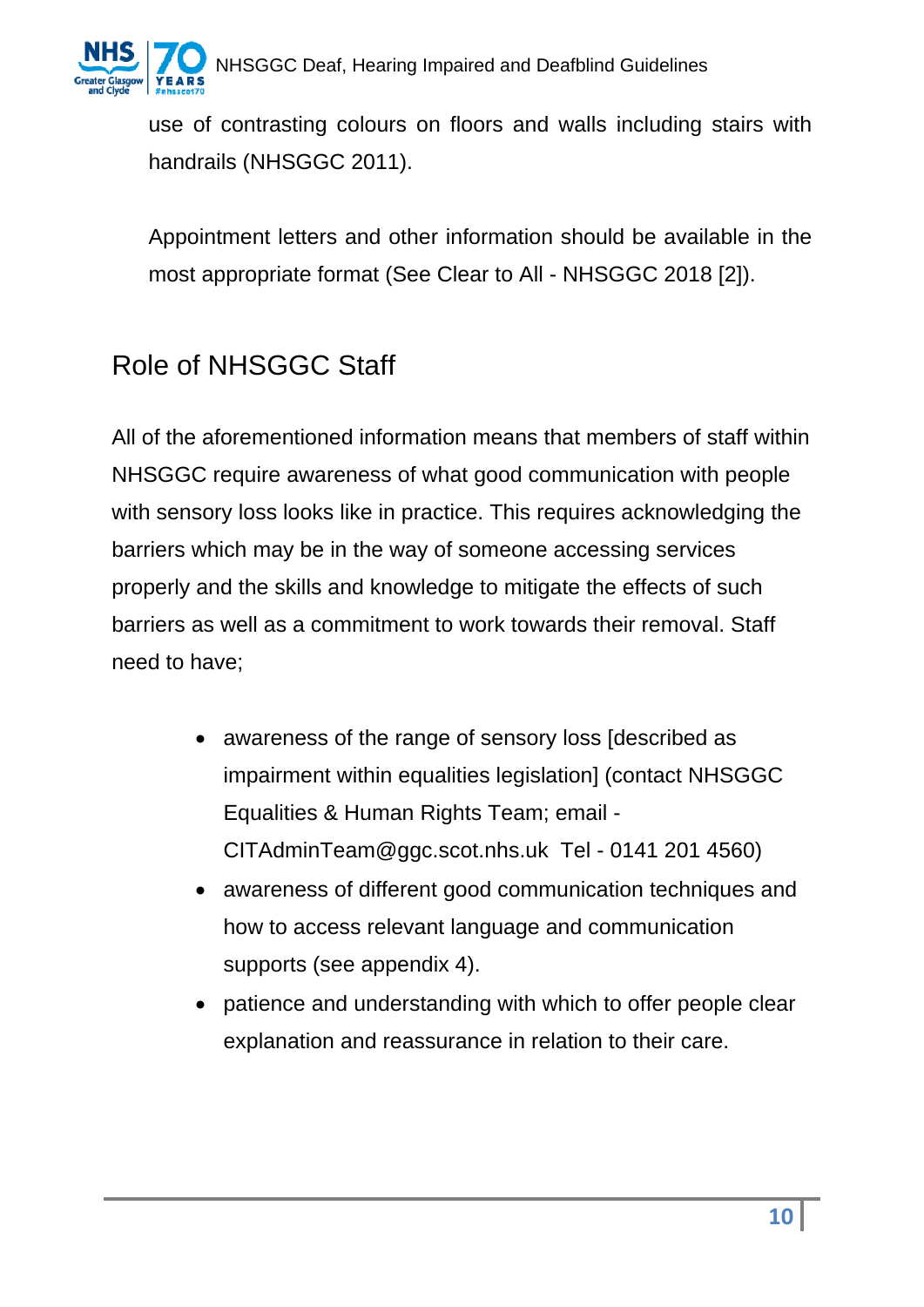All NHSGGC staff should;

**YEARS** 

- treat Deaf people, people with hearing loss and Deafblind people with dignity and respect.
- have awareness of the barriers to communication often experienced by patients who are Deaf, have hearing loss and who are Deafblind and check that patients have understood any information given (see appendices 2 & 3).
- document a patient's sensory loss display this in case notes and/or at beds, if an inpatient (with patient's permission).
- actively inform patients of their entitlement and availability to language and communication support (see appendix 4).
- be aware of how to book a BSL interpreter, electronic note taker or other language and communication professional (see appendices 4 & 5)
- offer an extended appointment time for patients who require communication support.
- be aware of relevant information in accessible formats (see Clear to All NHSGGC 2018 [2]).
- be aware of how to operate the relevant equipment in the department, for example loop systems (see appendix 6) and know who is responsible for the maintenance and testing of the equipment.
- check patients' hearing aids if communication appears to have deteriorated or is difficult. Often it is a simple change of battery that is required. For further advice contact the audiology department.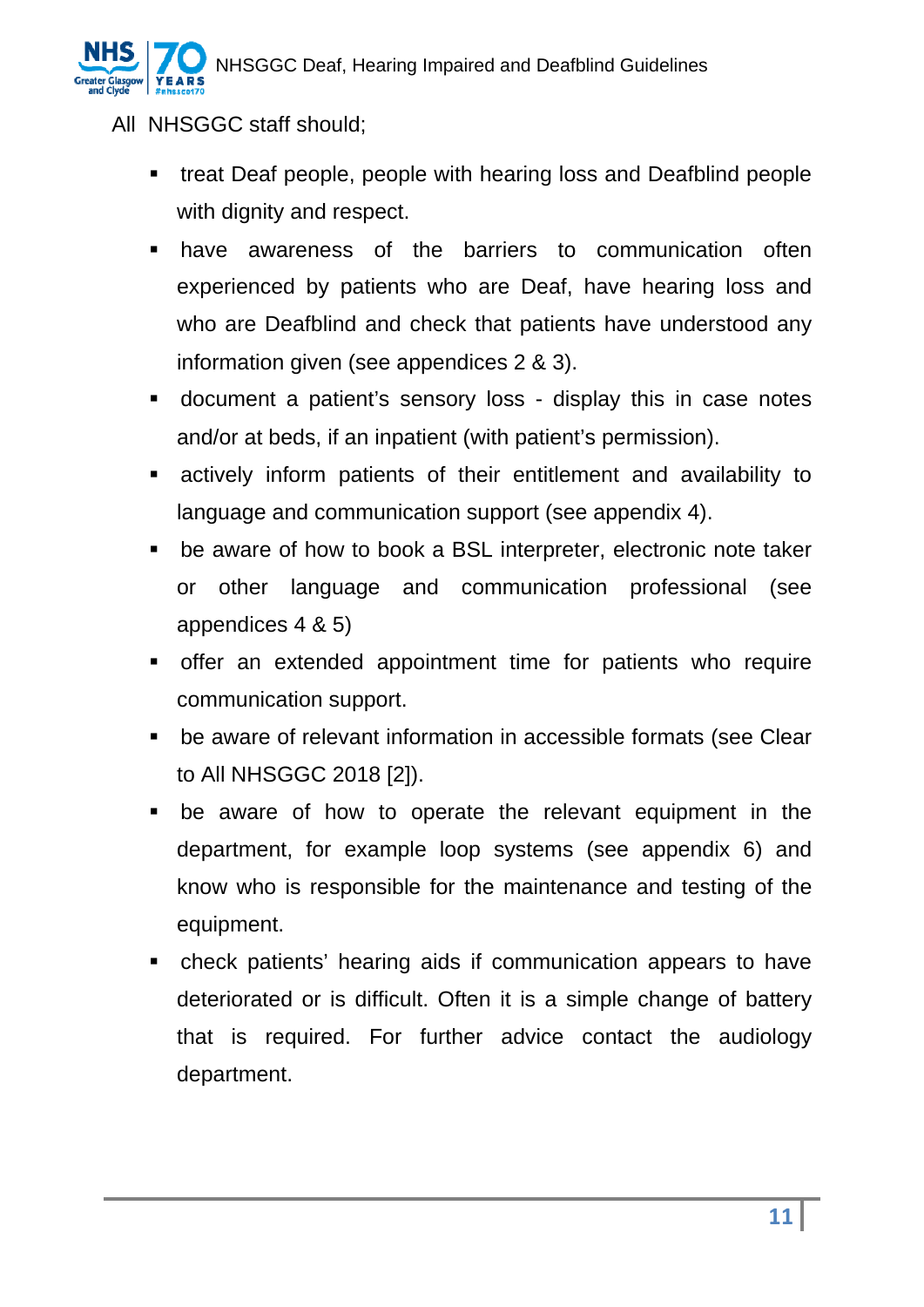

- be aware of existing Fire Procedure patients affected by deafness or those who are Deafblind will need alerted in the event of a fire evacuation.
- engage regularly with service users and obtain feedback from people with lived experience of Deafness or who are Deafblind. Involving them in service design will ensure that people's specific needs can be met (see NHSGGC 2018[5] for example or contact NHSGGC Equalities & Human Rights Team for information re potential methods of involvement)
- **Ensure relevant equipment (e.g. portable loops) is routinely** available at staff meetings, training and any consultation events.
- Consider awareness training in relation to Deafness and Deafblindness as part of ongoing development.
- be able to signpost patients to specialist organisations who can offer additional support, for example, AOHL, Deafblind Scotland and deafScotland (see also appendix 7).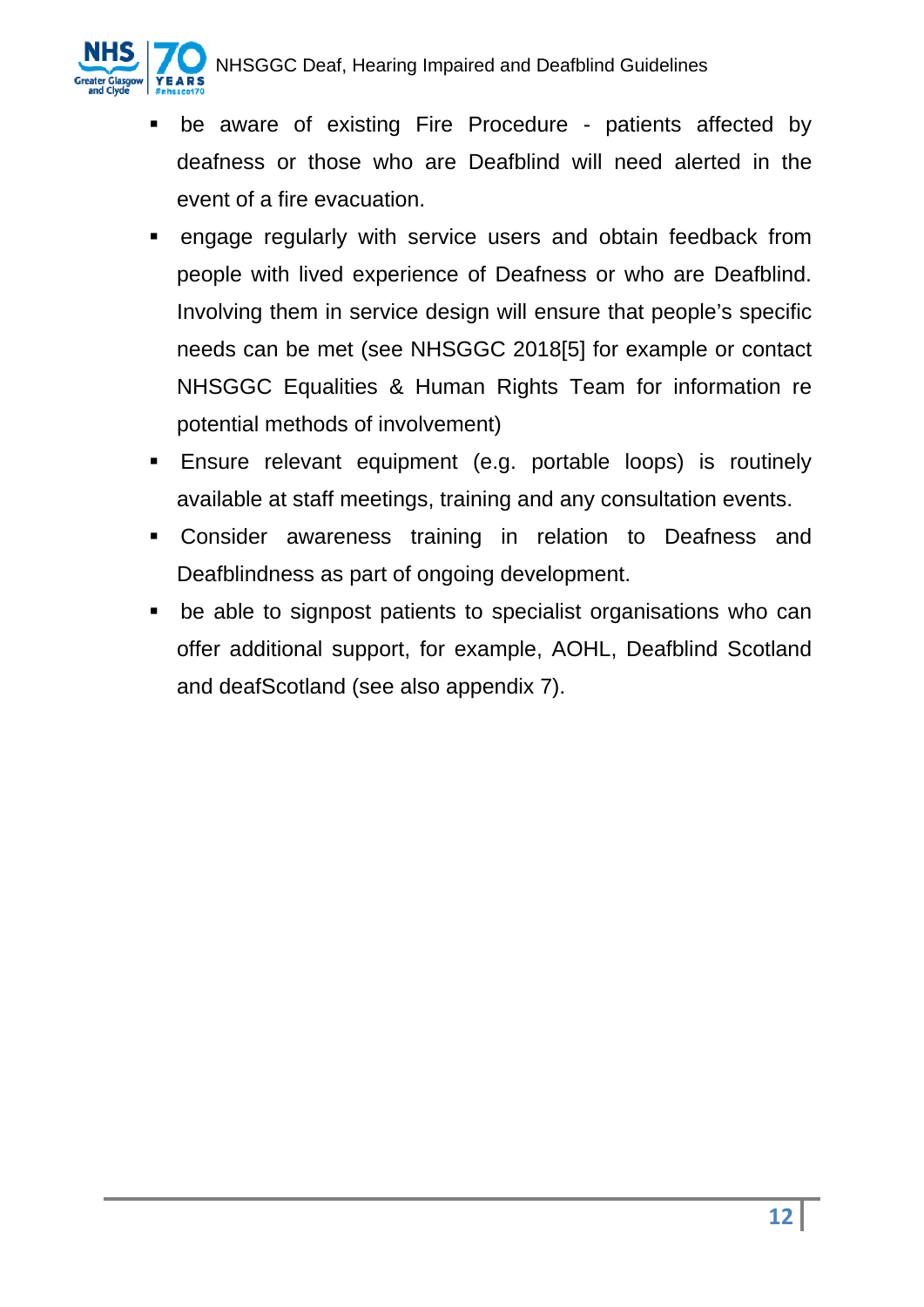

## **Appendix 1 - Summary of Guidelines for Practice**

All members of NHSGGC staff should;

• Treat all those who experience Deafness are Deafblind with dignity and respect.

• Always check the barriers to communication experienced by an individual. This should include asking work colleagues /staff with Deafness.

• Communicate with patients about their appointments in an appropriate format (see Clear to All - accessible information policy {NHSGGC [2]} and Spoken Language, British Sign Language and Communication Support Interpreting Policy {NHSGGC [3]}).

• Actively inform patients of their entitlement and availability to communication support and information in different formats

• Check that the patients have understood the information given

• Record patients' language and communication needs (with their permission) so that the relevant information is clearly visible in the person's case notes and/or at their bedsides

• Ensure the relevant awareness training is part of continuing training/development plans.

• Be able to signpost people with Deafness or who are Deafblind to specialist organisations who can offer additional support.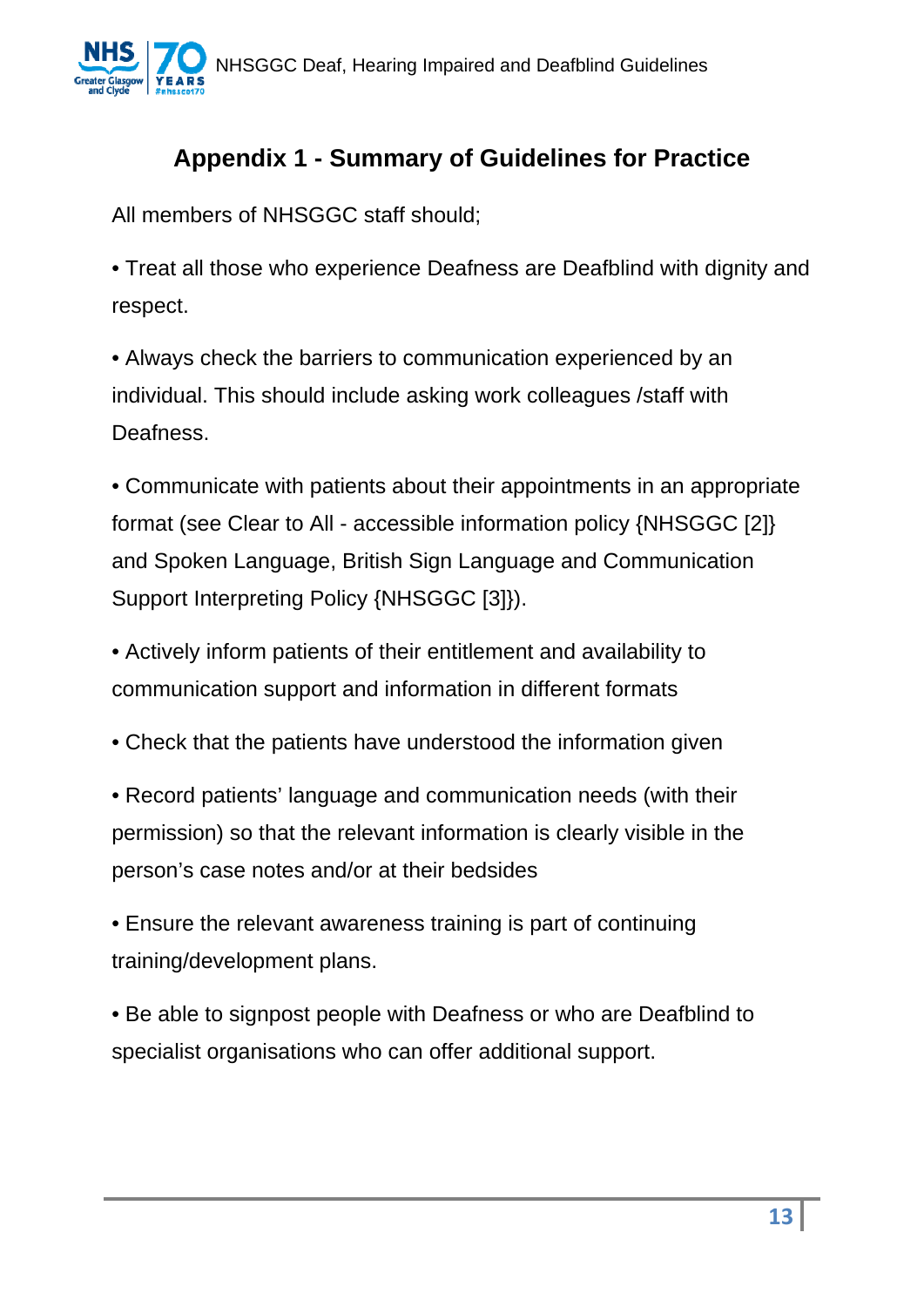

### **Appendix 2 – Deafness and Communication**

- Always face a deaf person 3-6ft apart
- Don't move around or turn away
- Even if someone is wearing a hearing aid it doesn't mean they can hear you - ask if they need to lip read
- If you are using communication support always remember to talk directly to the person you are communicating with, not the language and communication professional
- It is important to make sure you have face-to-face or eye-to-eye contact with the person you are talking to
- Make sure you have the listener's attention before you start speaking. If there are several people in a room, don't all speak at once
- Speak clearly but not too slowly, and don't exaggerate your lip movements. Do try to annunciate well.
- Use natural facial expressions and gestures
- If you're talking to a Deaf person and a hearing person, don't just focus on the hearing person
- Don't shout. It's uncomfortable for a hearing aid user and it looks aggressive. It also distorts the lip pattern for those who can do some lip reading (Only 30% of information is picked up by this method)
- If someone doesn't understand what you've said, don't keep repeating it. Try saying it in a different way instead.
- Find a suitable place to talk, with good lighting and away from noise and distractions. Don't stand in front of a light or window
- Check that the person you're talking to can follow what you are saying. Be patient and take the time to communicate properly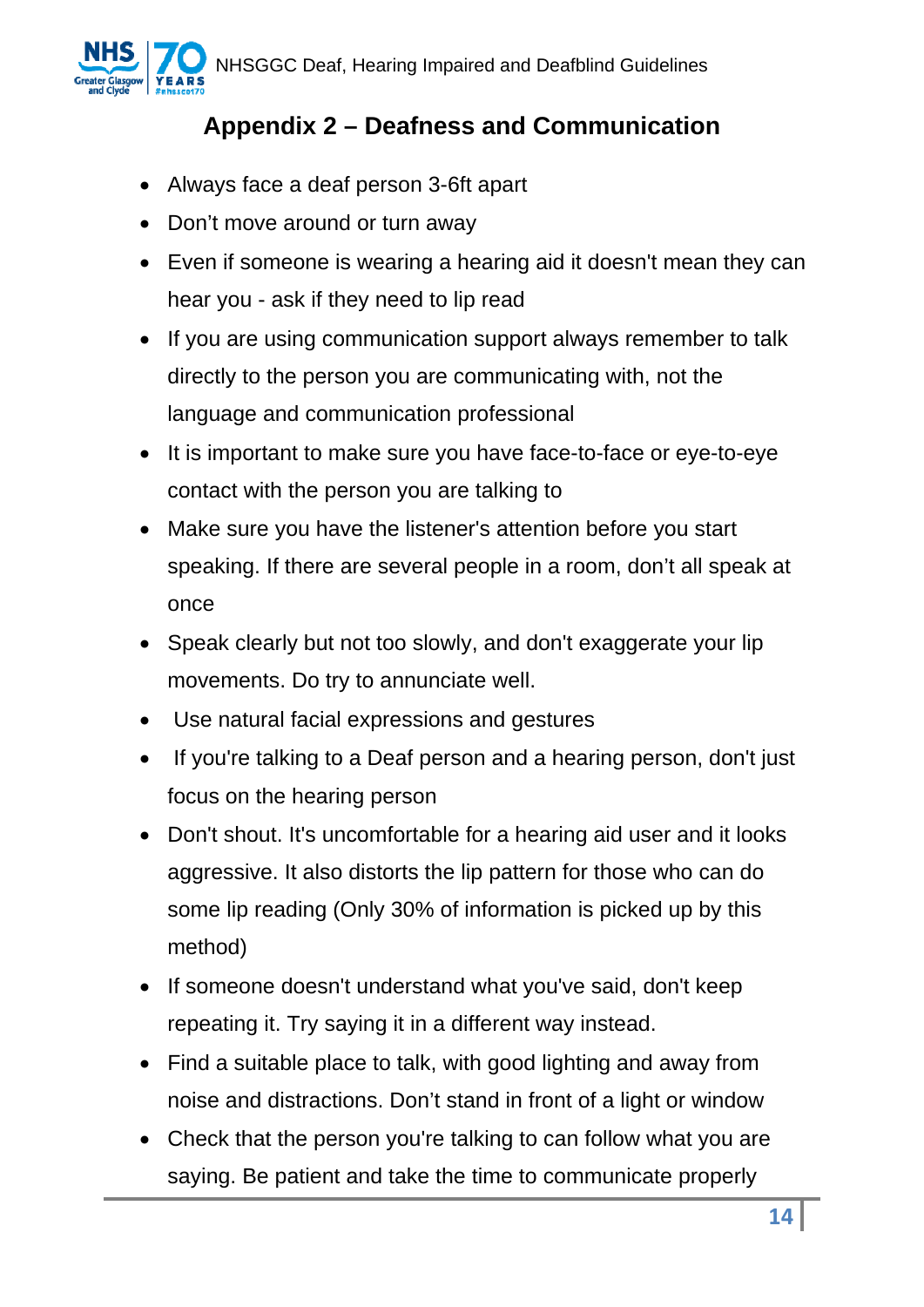- Provide visual aids where possible
- Use plain language and don't waffle. Avoid jargon and unfamiliar abbreviations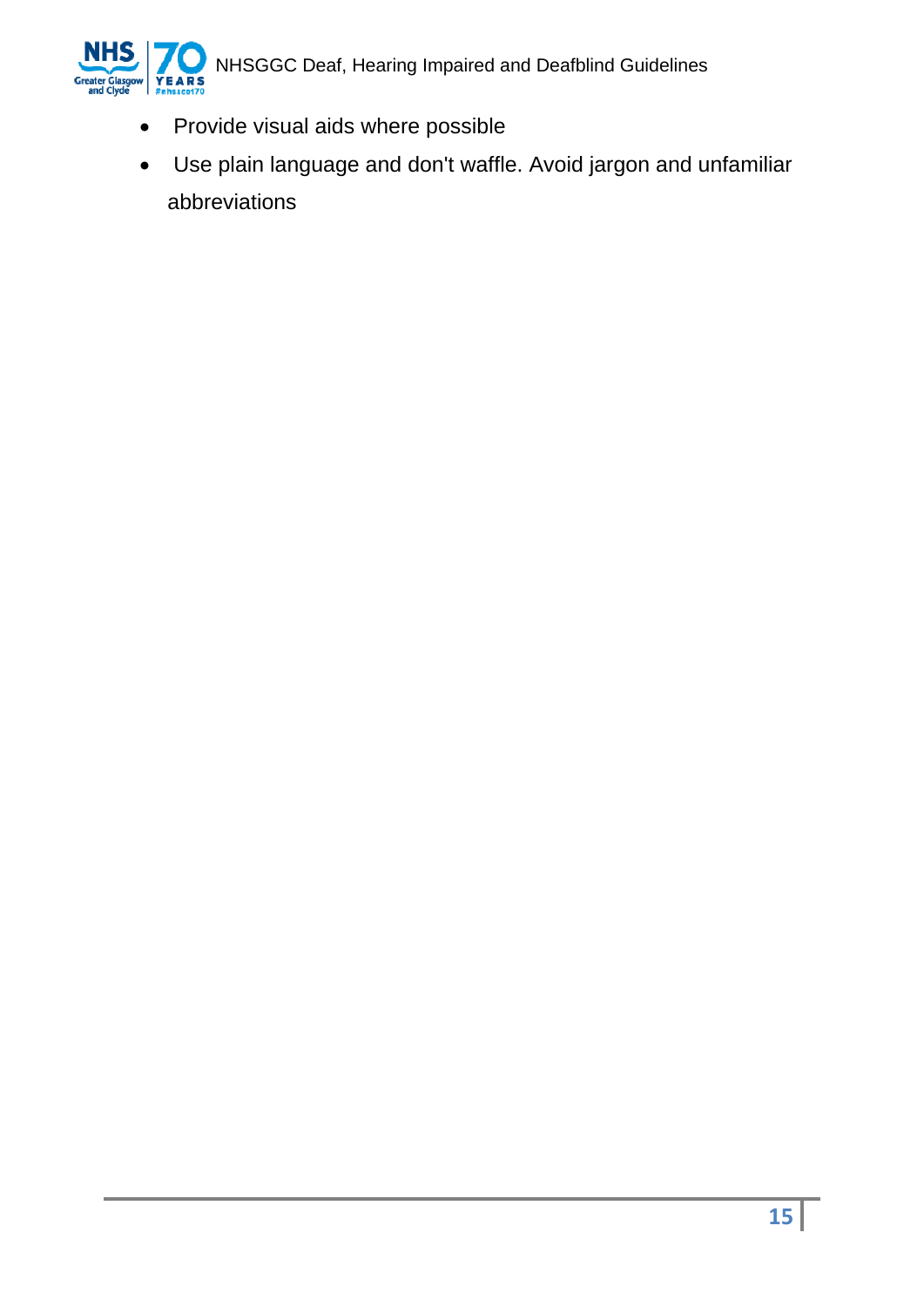

### **APPENDIX 3 - Communication with people who are Deafblind**

As Deafblindness can make communicating by speech and writing difficult, alternative forms of communication may be necessary. However, speech and writing can still be used depending upon the level of hearing and sight a person has.

The main communication systems used by Deafblind people include:

- **clear speech** speaking clearly is one of the most effective and common ways of communicating with Deafblind people who have some remaining vision and hearing
- **Deafblind manual alphabet** a tactile form of communication where words are spelt onto the Deafblind person's hand using set positions and movements (https://www.sense.org.uk/getsupport/information-and-advice/communication/tactile-alphabet/)
- **block alphabet** a simple tactile form of communication where a word is spelt out in capital letters that are drawn onto the Deafblind person's palm (https://www.sense.org.uk/get-support/informationand-advice/communication/tactile-alphabet/)
- **hands-on signing** an adapted version of British Sign Language where the Deafblind person feels what's being signed by placing their hands on top of the signer's hand
- **visual frame signing** an adapted version of BSL where the signs are adapted to be signed in a smaller space to match the position and size of a Deafblind person's remaining sight
- **braille** a system that uses a series of raised dots to represent letters or groups of letters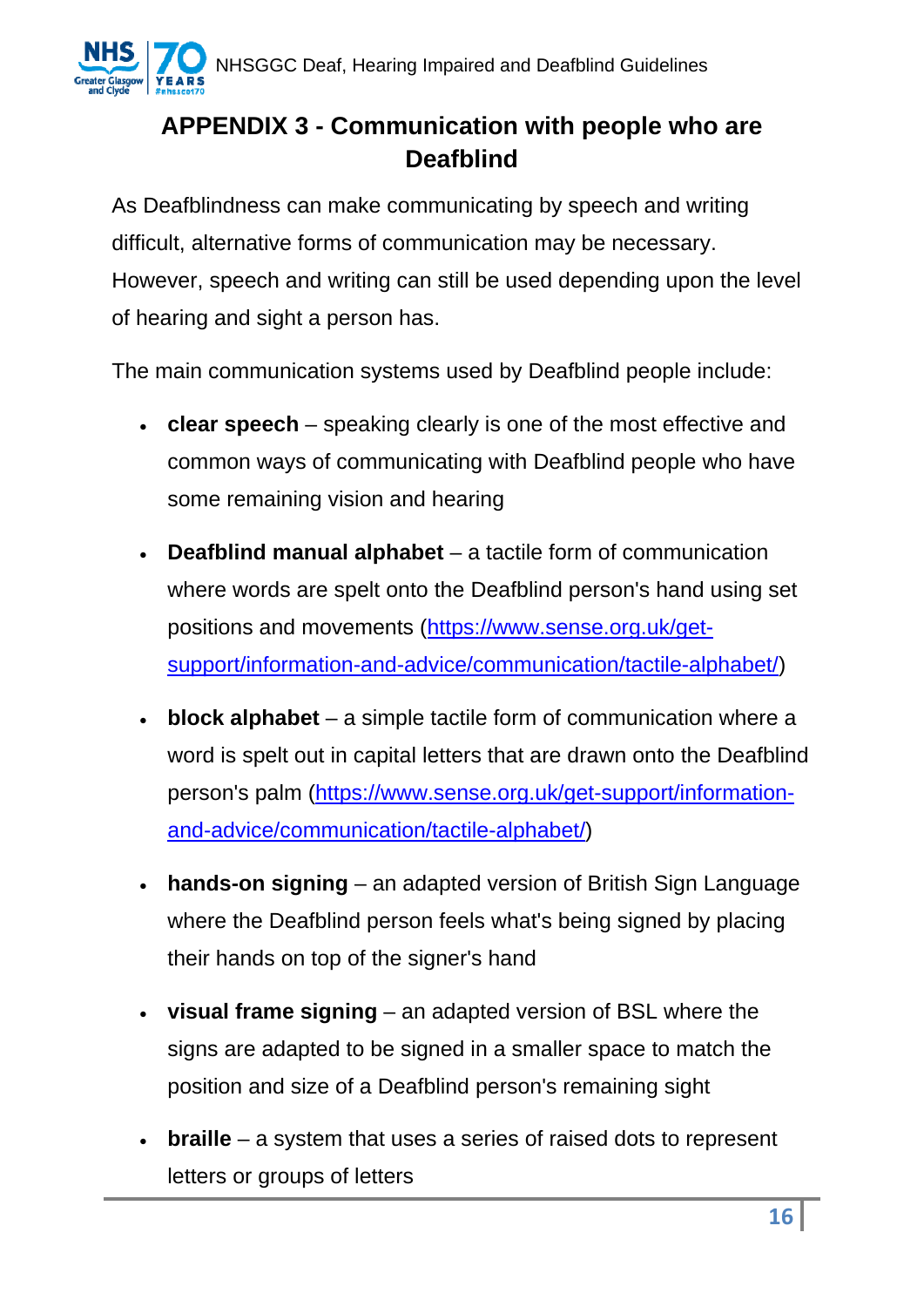

 **moon** – similar to Braille, but uses raised, adapted capital letters that are simpler to feel

(NHS Inform 2018).

When communicating with Deafblind people directly;

- **Make sure you have the person's attention before trying to communicate with them.** Gently touching the top of the person's arm is a common way of attracting their attention without startling them, but bear in mind this may be inappropriate for individuals who have sensory processing difficulties. It is good practice to use vibration, for example tapping the floor, table or chair before offering touch. For those who have some vision and hearing, you should always begin interaction by first saying the person's name; this should be done at their level and within their visual field.
- **Identify yourself clearly.** This may be by saying or signing your name or offering your hand/face for the person to feel. You can also introduce yourself by offering a personal identifier for them to feel, this could be a distinctive bracelet or keyring that you always have with you to identify you. For some individuals, spelling out your name using the Deafblind manual may also be appropriate.
- **Check that you are in the best position to communicate.**
- **Try to make a connection**. If eye contact is difficult offer your hands for the person to touch. Respectfully mirroring the person's facial expressions, gestures and movements can be a way of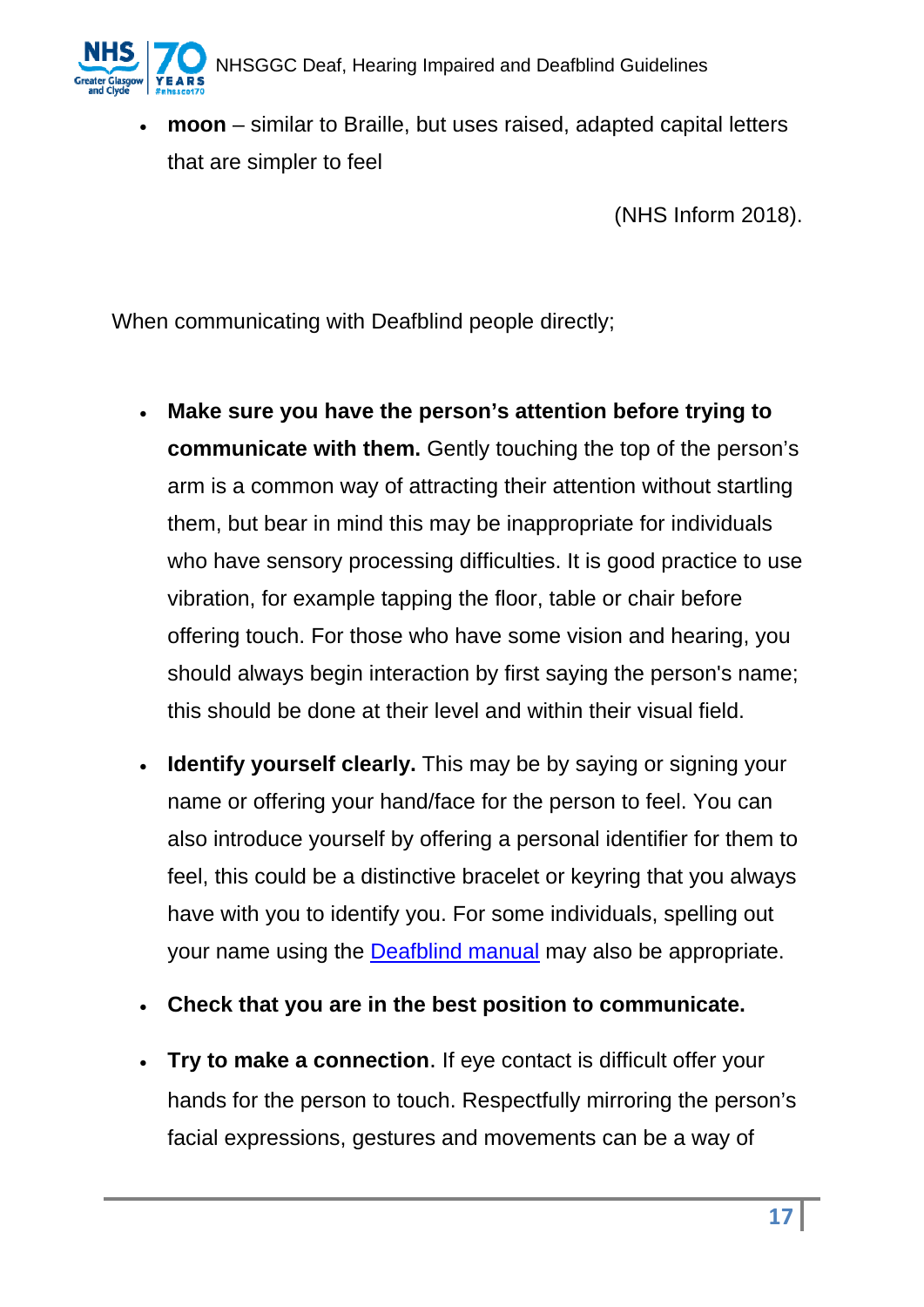showing a person that you are listening. Show an interest in what they are doing, looking at or holding.

- **Be aware of the environment and adapt the conditions to suit the individual you are communicating with.** This will be different for different people, but may include avoiding noisy places with excessive background noise or environments that are visually busy or have poor lighting/overly glaring light, as these can make it difficult to concentrate when communicating.
- **When signing consider your clothing.** Where possible wear high contrast colours to your skin tone. Also, avoid wearing patterned tops as this can make it more difficult for the person to define your signs.
- **Speak clearly and a little slower, but don't shout.**
- **Make your lip patterns clear without over-exaggerating.**
- **Keep your face visible don't smoke, eat, or cover your mouth whilst speaking.**
- **Use gestures and facial expressions to support what you are saying.**
- **Repeat phrases or re-phrase the sentence, if necessary.**
- **Be aware that communicating can be hard work. Take regular communication breaks.**
- **Try Writing Things Down.** You might need to experiment with different sizes of letters and different coloured paper and pens. You can also use pictures, photos, drawings or objects in the environment as props to help explain or reinforce what you are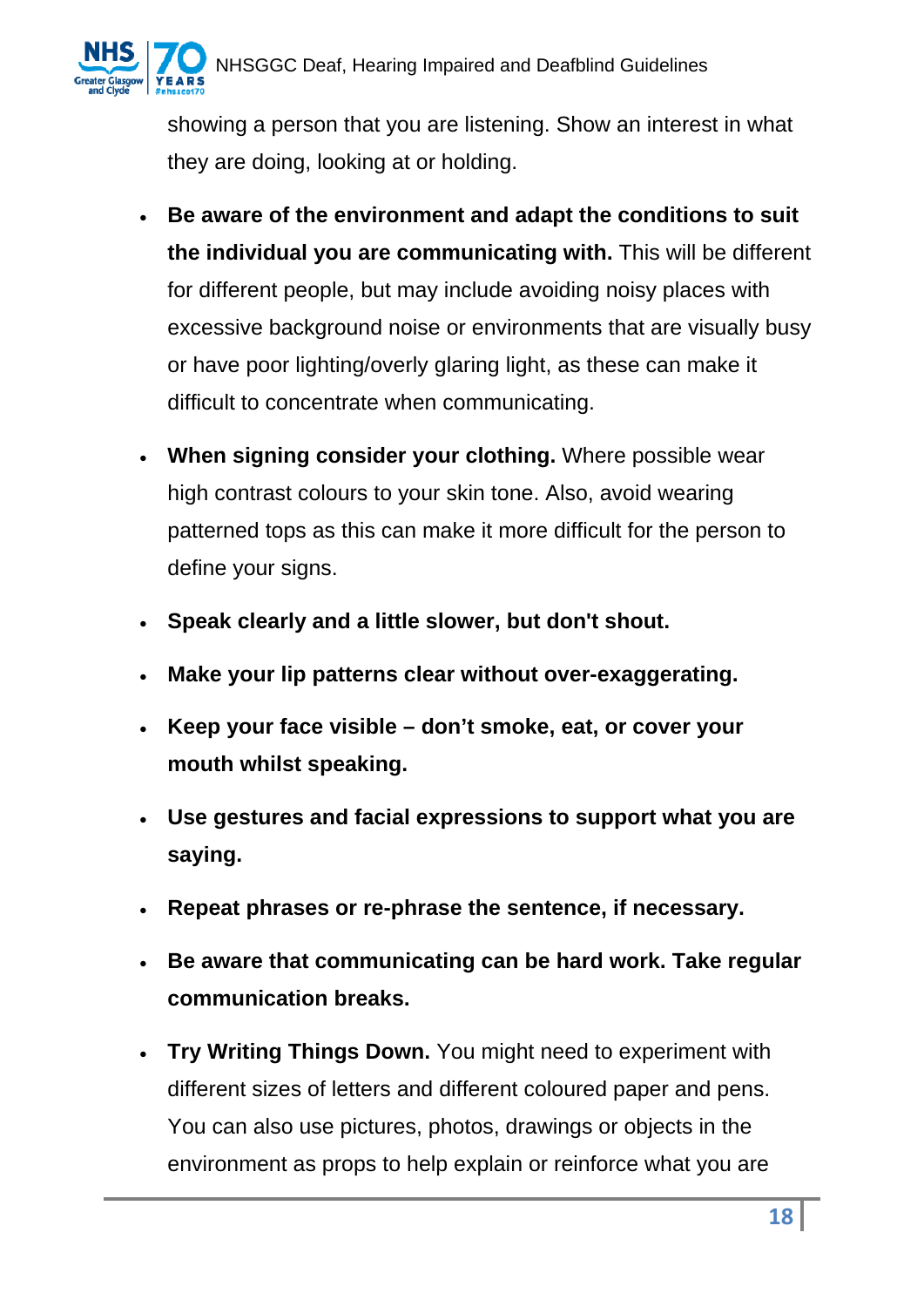

saying. Tablets or phones are another good way of offering images to support communication.

 **For phone conversations, consider using a text relay service such as Next Generation Text (see appendix 6).** 

(Sense 2018).

For further advice regarding communicating with Deafblind people including working with guides (one to one support for Deafblind people) contact;

- Deafblind Scotland 1 Neasham Drive, Lenzie, Kirkintilloch, Glasgow G66 3FA Telephone 0141 777 6111 Mini com 0141 777 5822 Text 07715421377 Email us at info@dbscotland.org.uk
- Sense Scotland Head office: TouchBase, 43 Middlesex Street, Glasgow G41 1EE Tel: 0300 330 9292 info@sensescotland.org.uk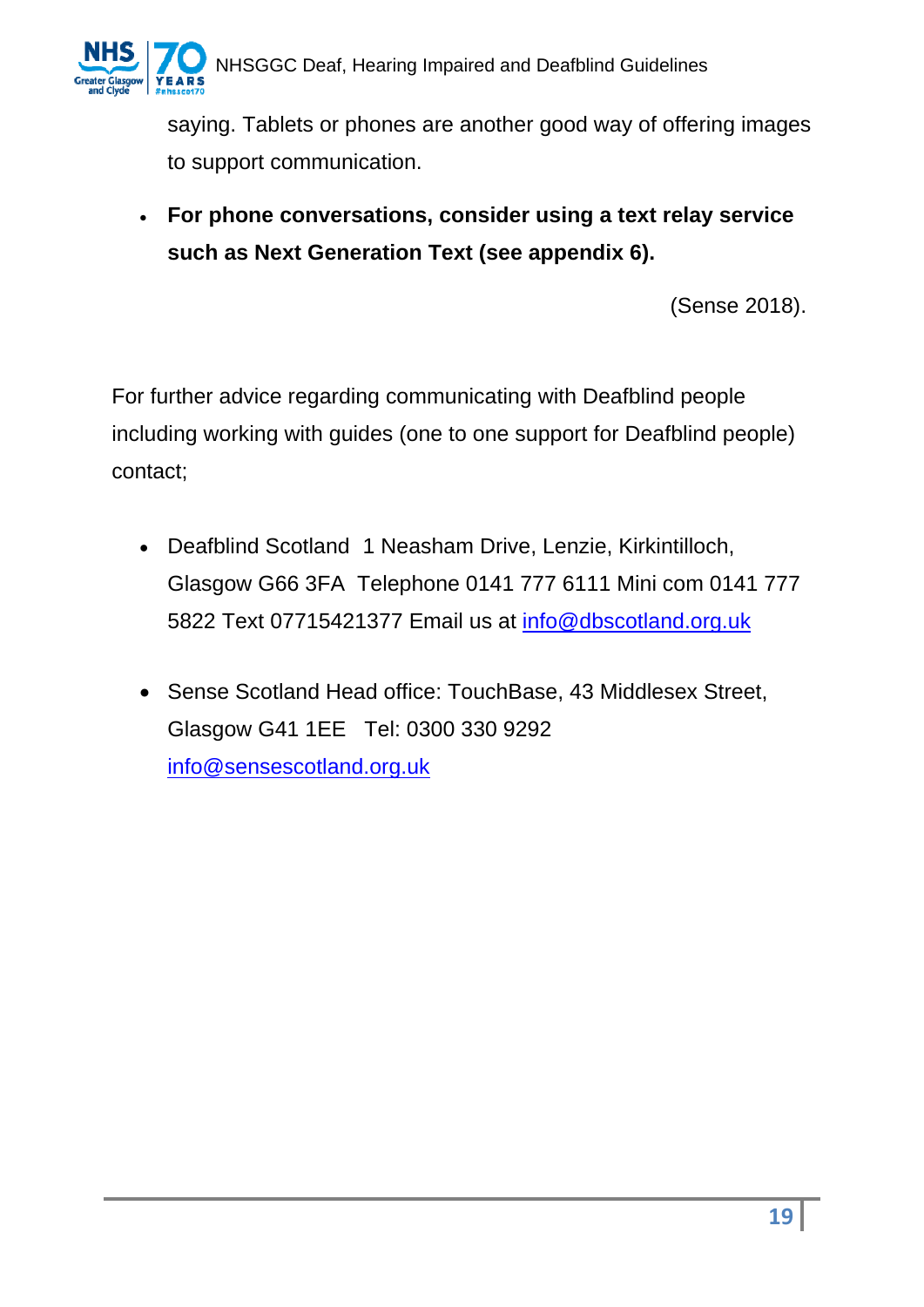

# **Appendix 4**

# **Interpreting Services**

It is the responsibility of NHSGGC staff to provide an interpreter or other language and communication support for patients attending any of our healthcare services. Please note that the provision of interpreters is paid for directly by NHSGGC and, therefore, there will be no cost to your service.

# **Booking a British Sign Language Interpreter (BSL), Electronic Notetaker or Speech to Text Reporters**

To book a BSL interpreter and communication support contact the NHSGGC Interpreting Service.

Patients may have a preferred language and communication professional that they would like to use for their appointment. This information should be passed on to the Interpreting Service who will make the booking. It may not always be possible to use the patients preferred choice.

NHSGGC Interpreting Service (8.00am - 6.00pm Mon-Fri, 8.00am - 4.00pm Sat-Sun) E-mail: interpretingservice@ggc.scot.nhs.uk Tel: 0141 347 8811

Out of Hours Procedures When the Interpreting Call Centre is closed, please contact the patient's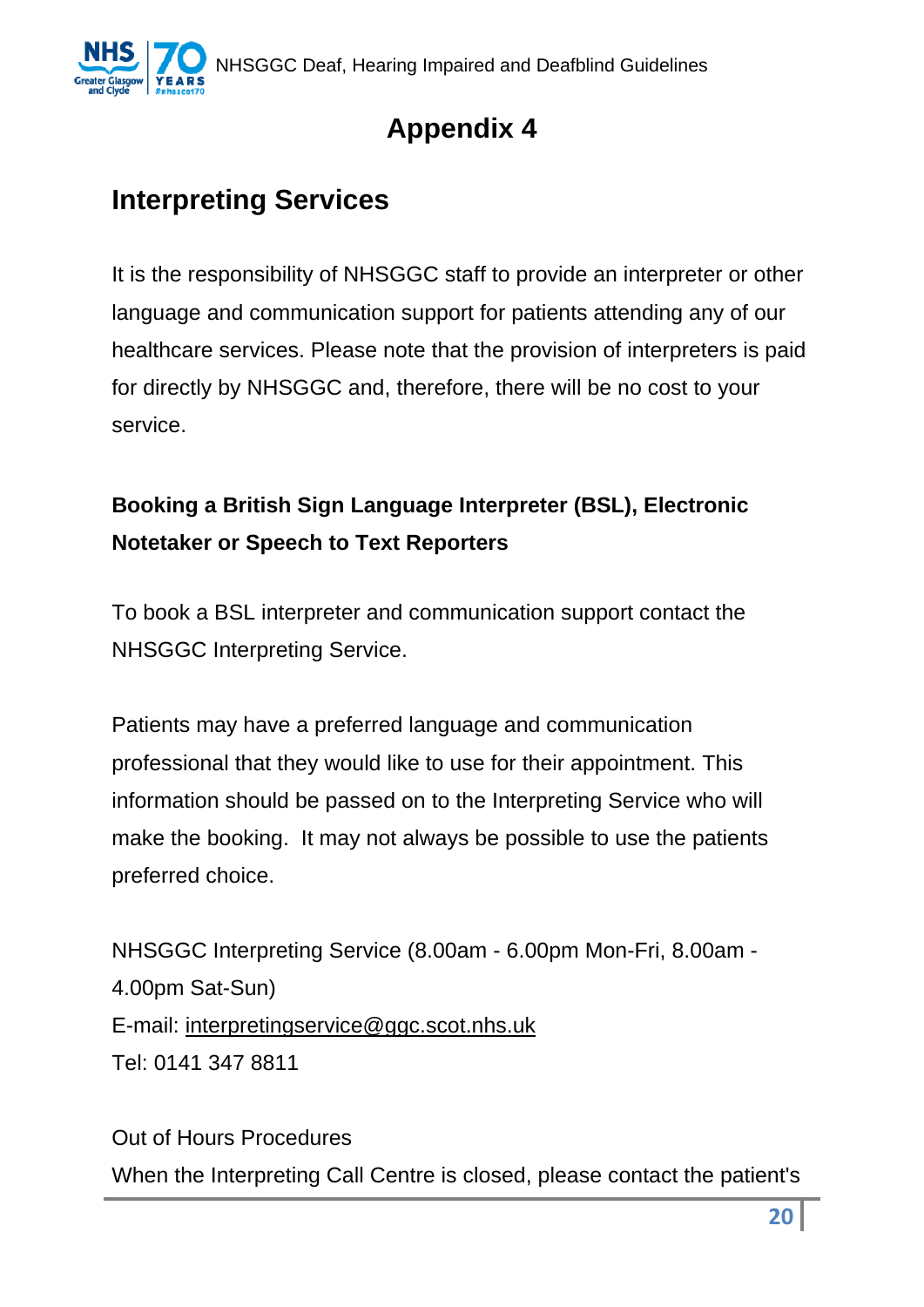

preferred agency, if provided, or call 0141 347 8811 to be connected to an appropriate service.

Where possible staff should book language and communication support in advance of any appointment. In an emergency, or if you require an interpreter within the next 24 hours, please call the booking centre and explain the circumstances.

#### **BSL Online Interpreting Service**

This service allows staff to communicate with Deaf BSL patients while waiting for a face to face interpreter to arrive. It is particularly useful in emergencies and for unplanned visits and can be used during hospital stays when an interpreter is not yet present. BSL Online is now available at hospital sites across NHSGGC. Click here for more information.

### **Communicating with Deaf patients by phone** - BSL Video Relay Interpreting Service

On some occasions a patient may require a sign language interpreter in another form of sign language other than BSL – please contact the Interpreting Service for advice. For example, if the patient is not born here but learned sign language in another country. In this circumstance an International Signer could be booked.

Note takers and lip speakers for those who are hard of hearing can also be booked through the interpreting service.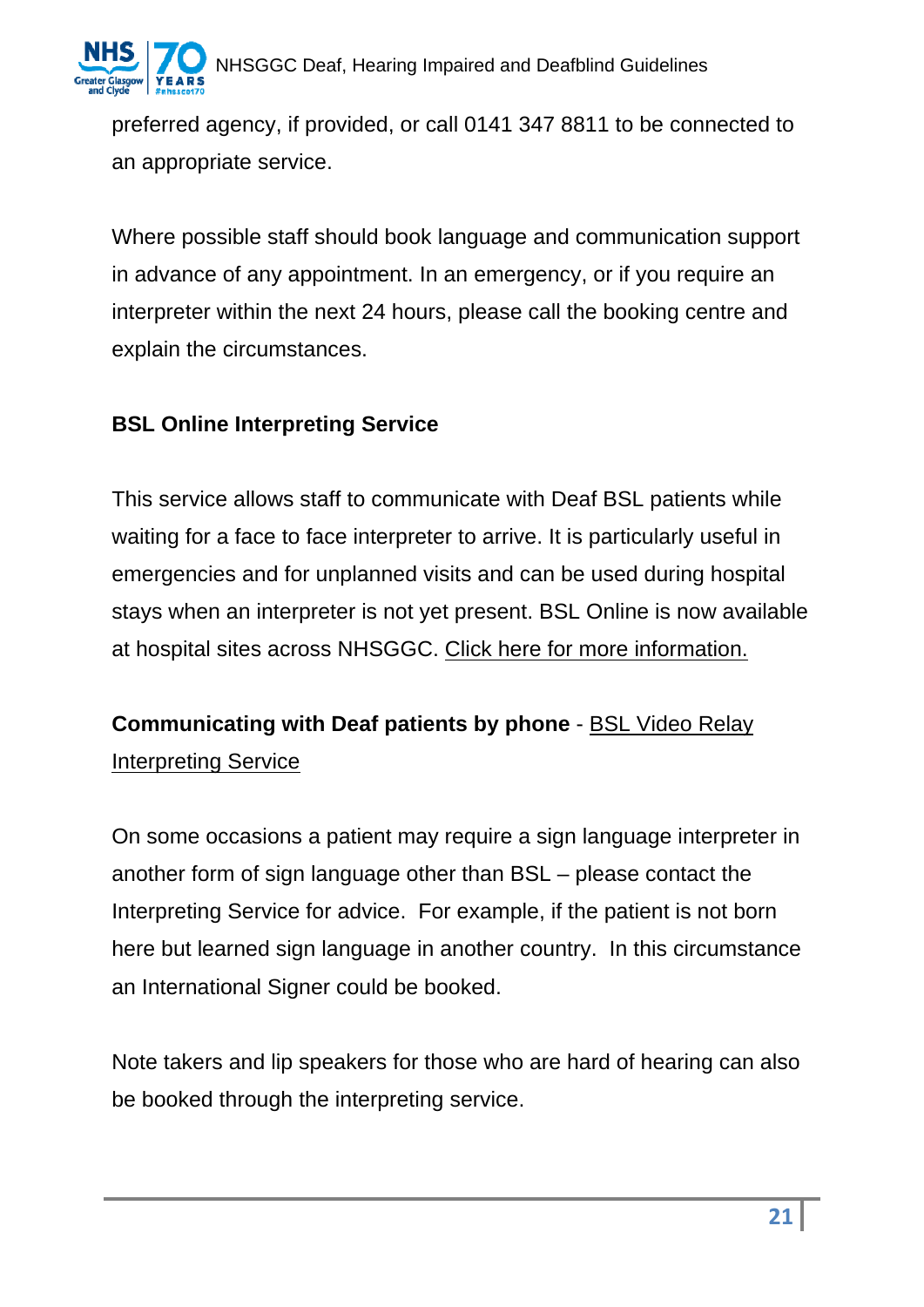

### **Booking a Deafblind Communicator**

Contact Deafblind Scotland on **0141 777 6111** (9.00am - 5.00pm - Mon-Fri)

Out of Hours, call **07715 421 388**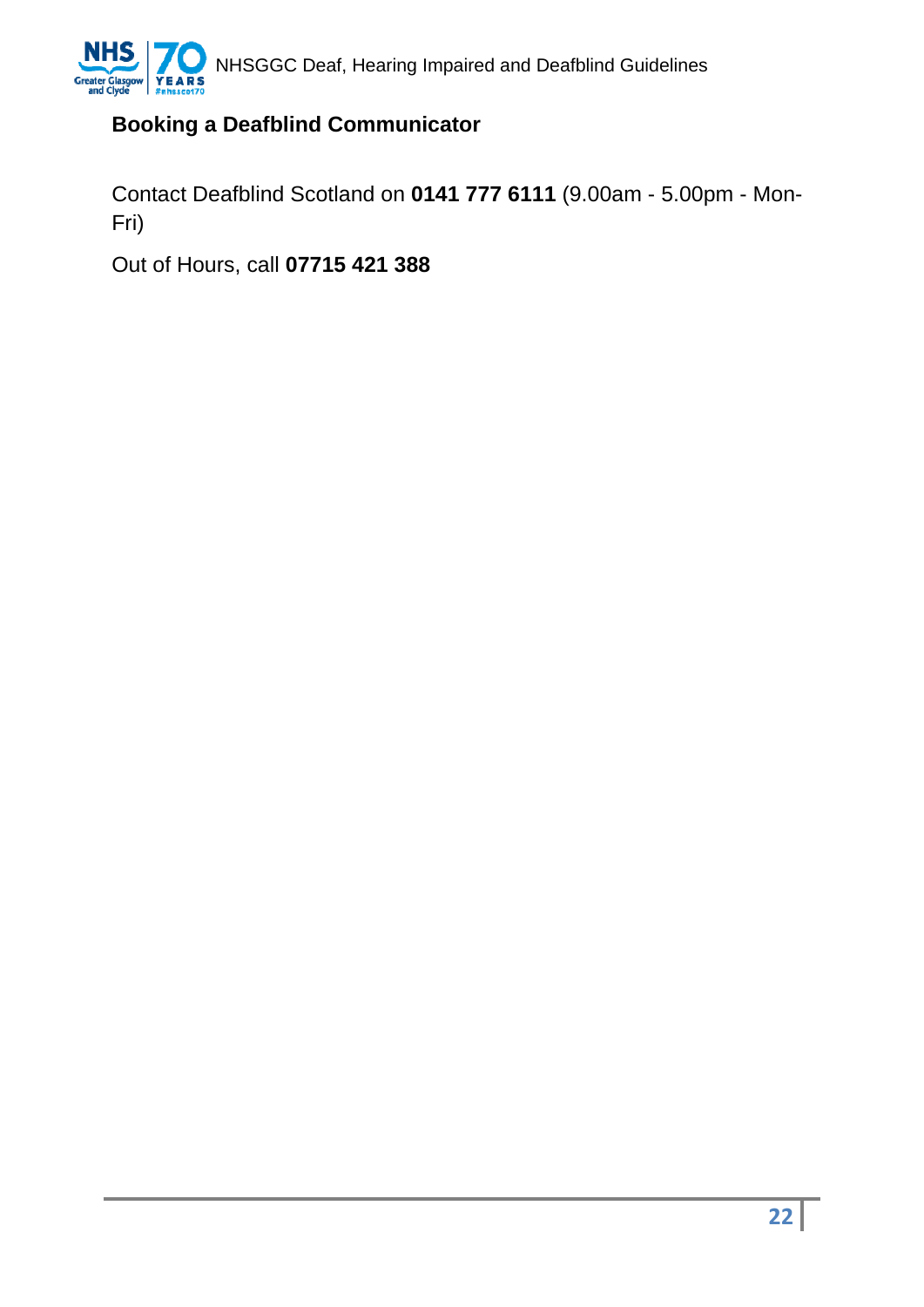

# **Appendix 5**

# **Working with Interpreters – Staff Guidelines**

 It is the responsibility of NHS staff to book interpreters and other language and communication professionals when required.

The following guidelines will help you maintain a good relationship with the patient and the language/communication professional and ensure that any communication needs are met.

Allow a short time at the beginning and the end of the session to brief/de-brief the language and communication professional.

Speak directly to the patient in short, manageable phrases which will allow the language and communication professional sufficient time to translate.

Use straightforward language, avoiding jargon and technical terms.

Allow enough time for the interpreter to interpret without interrupting.

Check that the patient has understood and ask if they have any questions.

Be aware that the patient or language/communication professional may need a short break.

Check how the language and communication professional is feeling afterwards, particularly if it was an emotional session.

Finally, please remember that language and communication professionals are there solely to interpret/communicate what is being said. They should not be asked for their opinion or to assist with filling in forms or translating materials.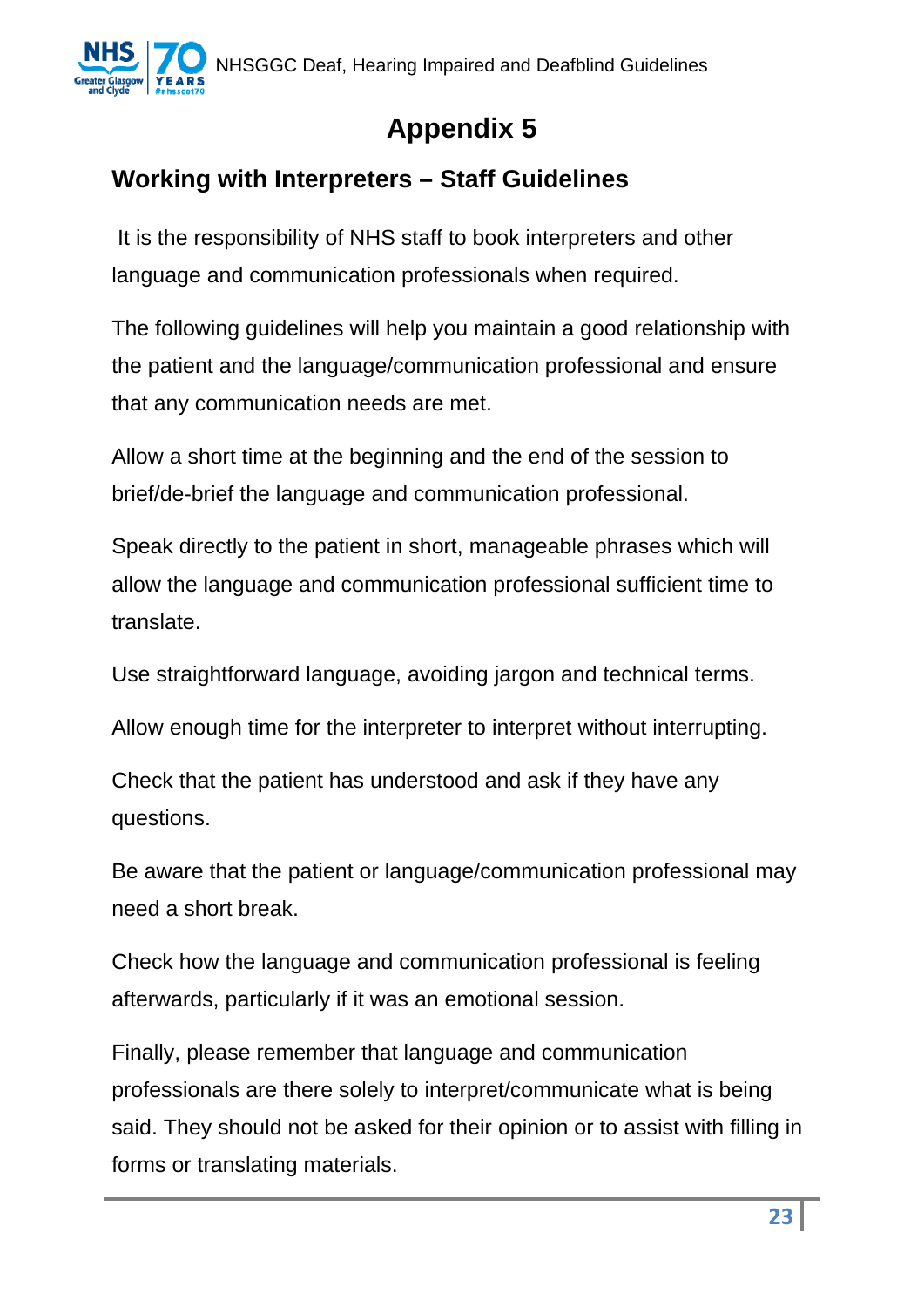

# **Appendix 6 – (i) How to use contact Scotland**

 **(ii) How to use a Portable Loop System** 

### **(i) How to use contactSCOTLAND**

Calling a Deaf person

The person you are calling needs to have downloaded the contactSCOTLAND-BSL/interpreternow software app and be online

> 1. Call 0131 510 4555 to connect to the online interpreter – using your usual phone

2. Give the online interpreter the name of the person you wish to call

3. Subject to the Deaf person you are calling having downloaded the app and being 'logged in', the online interpreter will be able to connect you immediately The interpreter will relay the call between you and the Deaf person.

Receiving a call from a Deaf person

Answer the call your usual way – our interpreter at contactSCOTLAND will speak to you (interpreting what the Deaf person is signing) and sign to the Deaf person (interpreting what your are saying).

Some patients may use Next Generation Text (https://www.ngts.org.uk/) a BT provided service.

Further information about Next Generation Text and what to expect when using it can be found at : https://www.ngts.org.uk/how-to-use-ngt/ngt-for-hearing-people.html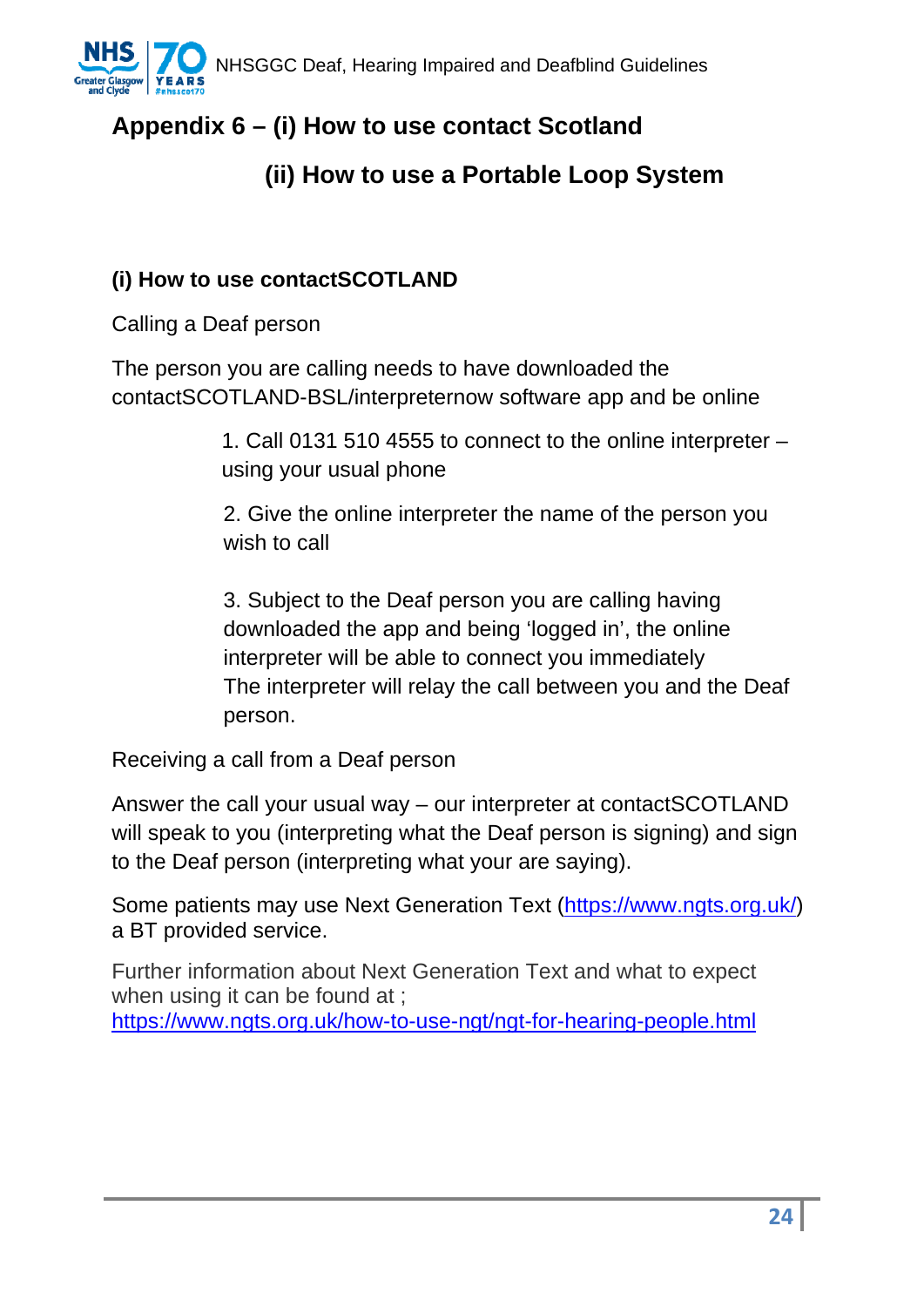### **(ii) How to Use a Portable Loop System**

A portable induction loop system is used to assist people who are hearing impaired. It transmits a sound system directly to a hearing aid equipped with a telecoil or "T" position. Loop systems can help reduce or cut out background noise, helping to hear sound far more clearly. They work when the hearing aid is switched to the "T" position: some hearing aids automatically tune to this frequency.

### Portable Induction Loop Guidance

If a patient requests the use of the induction loop please note the following;

- There is an on/off button and dual colour on the unit.
- To turn the unit on, press the green ON button. The LED will illuminate green to indicate that the unit is operational
- Place the unit in a suitable location between the patient and staff, turn on and talk normally
- The unit can be placed both vertically and horizontally
- A flashing light will flicker orange to indicate the unit is receiving speech or other sound
- To turn the unit off, press and hold the red OFF button until the LED goes out
- The range of the unit is 1.5 metres
- Ensure that the unit has been appropriately charged i.e. at least 16 hours. However, the unit can be operated whilst charging
- A constant light is illuminated during charging
- The unit will operate continuously for 4 hours fully charged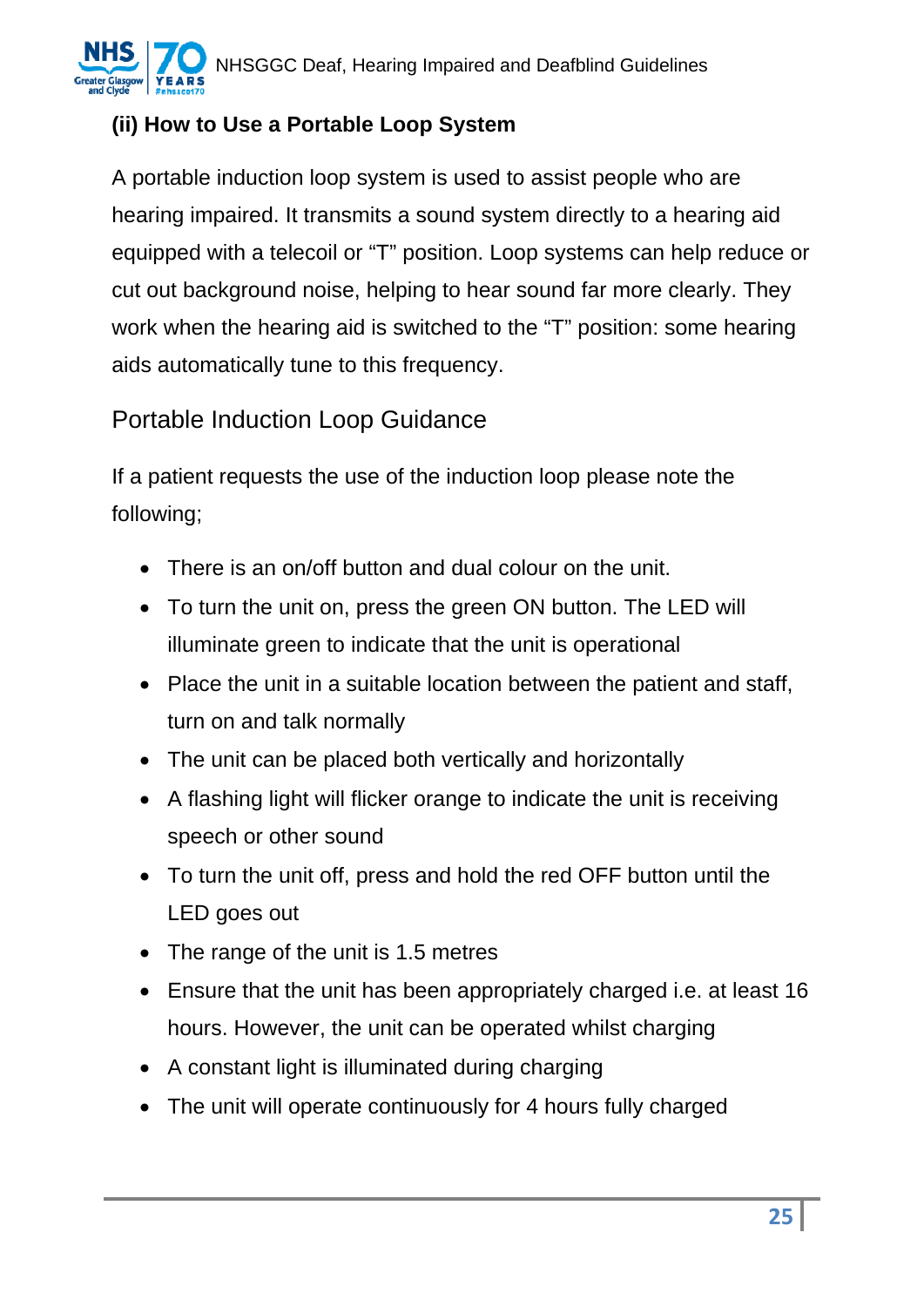### **Appendix 7 - Useful Contacts**

- AOHL Empire House, 131 West Nile Street, Glasgow G1 2RX.Telephone 0141 341 5330 Text phone 0141 341 5350 Email scotland@hearingloss.org.uk https://www.actiononhearingloss.org.uk/about-us/our-work-acrossthe-uk/scotland/
- British Deaf Association (BDA) Suite 58 Central Chambers 93 Hope Street Glasgow G2 6LD T: **0141 248 5565**  https://bda.org.uk
- National Deaf Children Society- Scotland Empire House 131 West Nile Street, Glasgow G1 2RX · 0141 354 7850 https://www.ndcs.org.uk
- East Dunbartonshire Sensory Impairment Team Social Work Department, Kirkintilloch Health and Care Centre, 10 Saramago Street, Kirkintilloch, Lanarkshire, G66 3BF 0300 123 4510
- East Renfrewshire The service aims to provide information, advice and practical support to adults and children who are experiencing a sight loss. Single Point of Access (SPOA) Tel: 0141 451 0866
- deafScotland (formerly Scottish Council on Deafness)
- Care of The ALLIANCE, The Venlaw Building 349 Bath St Glasgow G2 4AA Tel (v): 0141 248 2474 SMS: 07925 417 338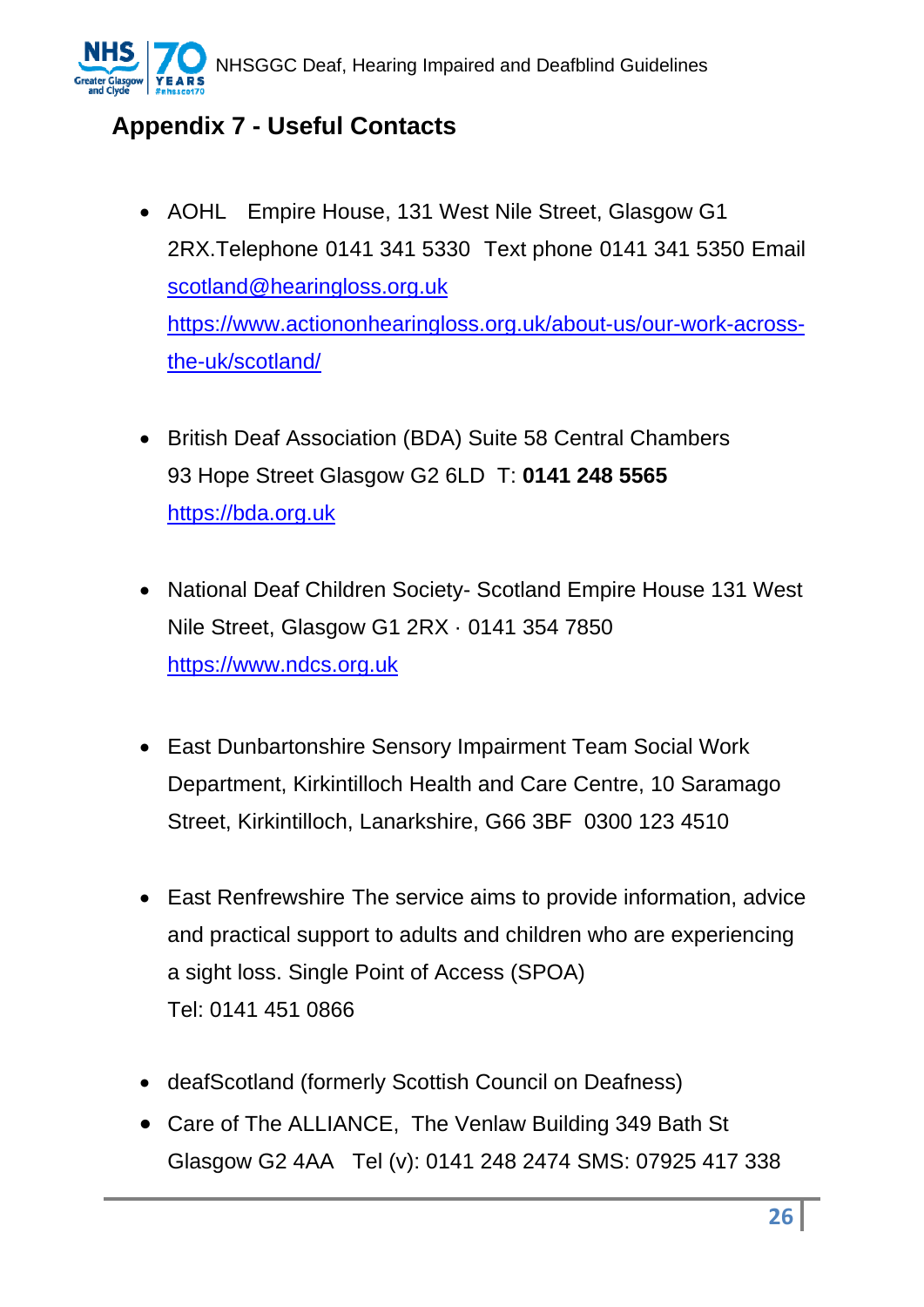

Email: admin@scod.org.uk BSL users can contact us using contactSCOTLAND-BSL, the online British Sign Language interpreting service.

- Deafblind Scotland 1 Neasham Drive, Lenzie, Kirkintilloch, Glasgow G66 3FA Telephone 0141 777 6111 Mini com 0141 777 5822 Text 07715421377 Email us at info@dbscotland.org.uk
- Deaf Connections 100 Norfolk Street, Glasgow, G5 9EJ 0141 420 1759
- Glasgow Health & Social Care Partnership, Centre for Sensory Impaired People 17 Gullane Street, Partick, Glasgow G11 6AH - 0141 276 5252
- Inverclyde Centre for Independent Living 10-16 Gibshill Road Greenock PA15 2UP Telephone 01475 714 350
- Sense Scotland Head office: TouchBase, 43 Middlesex Street, Glasgow G41 1EE Tel: 0300 330 9292 info@sensescotland.org.uk http://www.sensescotland.org.uk
- Renfrewshire Council offers a range of services to residents with a significant sensory impairment - Adult Services Referral Team (ASeRT) Single Point of Access (SPOA) 0300 300 1380 adultservicesreferral.sw@renfrewshire.gov.uk
- West Dunbartonshire Sensory Impairment Team 16 Church Street Dumbarton G82 1QL 01389 776499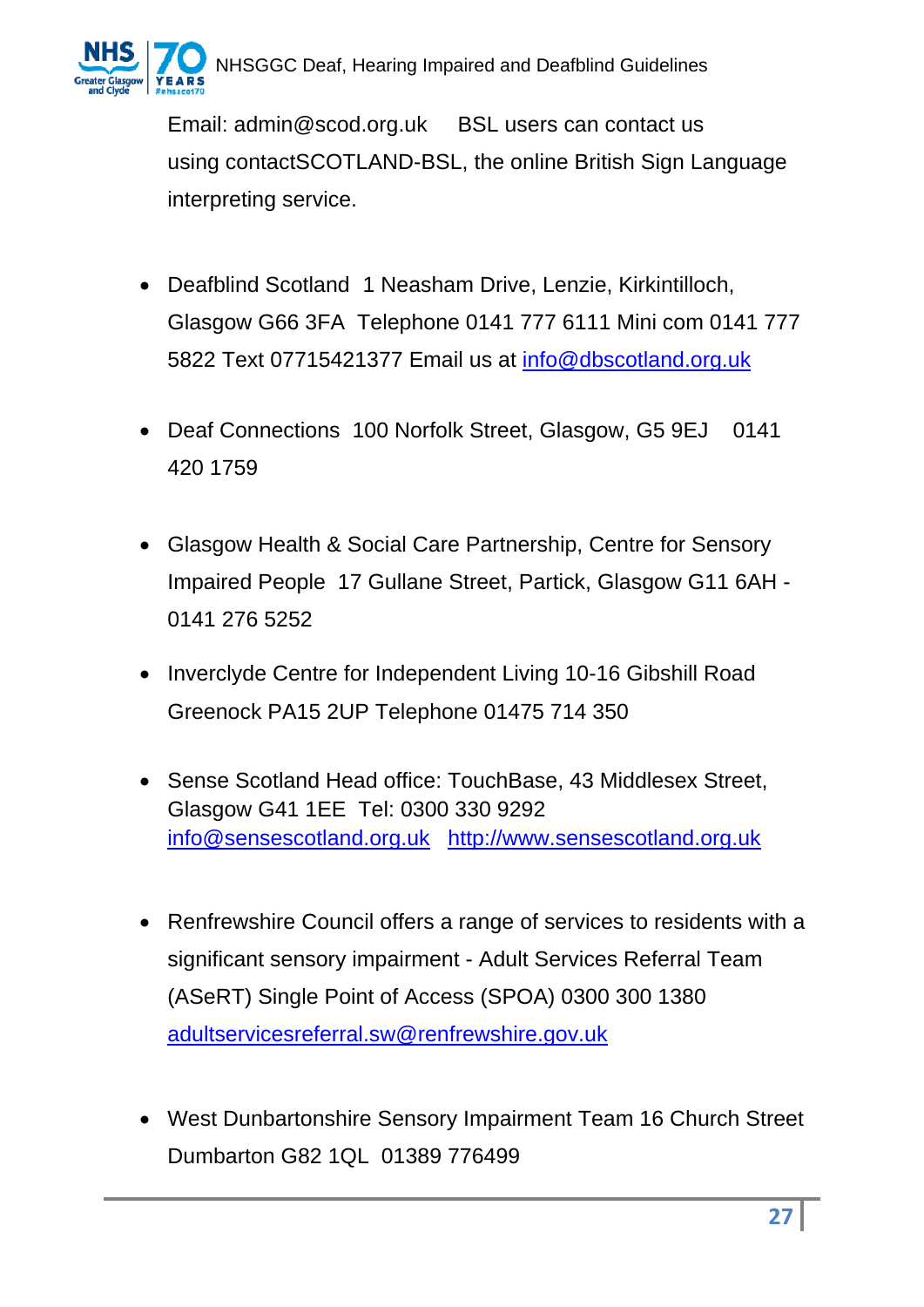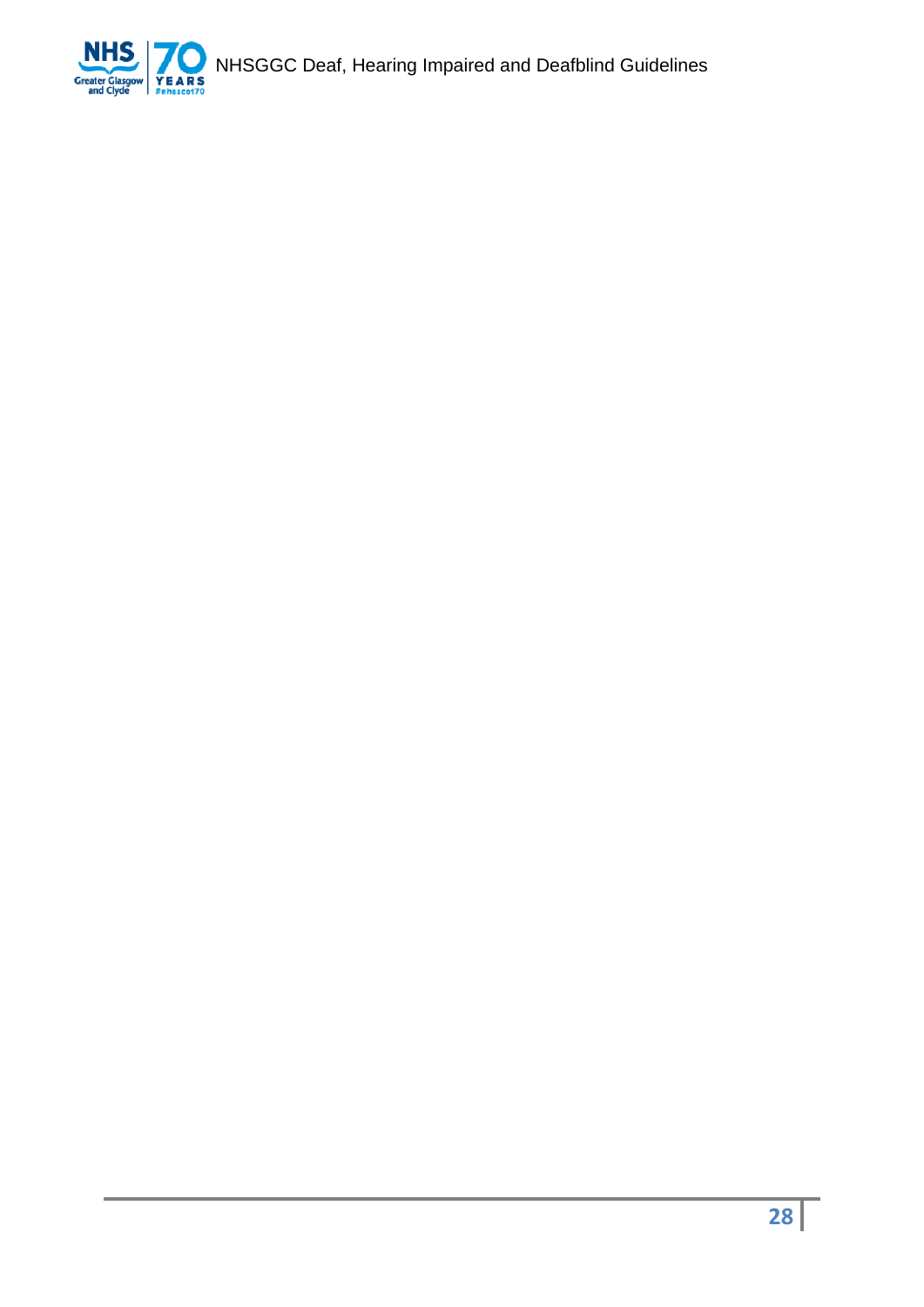

# References

Action on Hearing Loss [AOHL] (2018 [1]) AOHL Scotland https://www.actiononhearingloss.org.uk/about-us/our-work-across-theuk/scotland/

AOHL (2018 [2]) AOHL - What causes hearing loss and deafness? https://www.actiononhearingloss.org.uk/hearing-health/hearing-loss-anddeafness/types-and-causes

AOHL (2018 [3]) Equal treatment? https://www.actiononhearingloss.org.uk/how-we-help/information-andresources/publications/research-reports/equal-treatment-scotland

Equality & Human Rights Commission [EHRC] (2017) Public Sector Equality Duty https://www.equalityhumanrights.com/en/advice-andguidance/public-sector-equality-duty

deafScotland (2018) [formerly] Scottish Council on Deafness http://www.scod.org.uk [deafScotland website under construction]

Deafblind Scotland (2018 [1]) Deafblind Scotland – Who We Are https://dbscotland.org.uk/who-we-are

Deafblind UK (2018 [2]) What is Deafblindness? https://deafblind.org.uk/information-advice/what-is-deafblindness/

Department of Health (1997) Think Dual Sensory: Good Practice Guidelines for Older People with Dual Sensory Loss https://webarchive.nationalarchives.gov.uk/20100417164401/http://www. dh.gov.uk/prod\_consum\_dh/groups/dh\_digitalassets/@dh/@en/docume nts/digitalasset/dh\_4014374.pdf

Middleton A et al (2010) Communicating in a healthcare setting with people who have hearing loss https://www.bmj.com/content/341/bmj.c4672